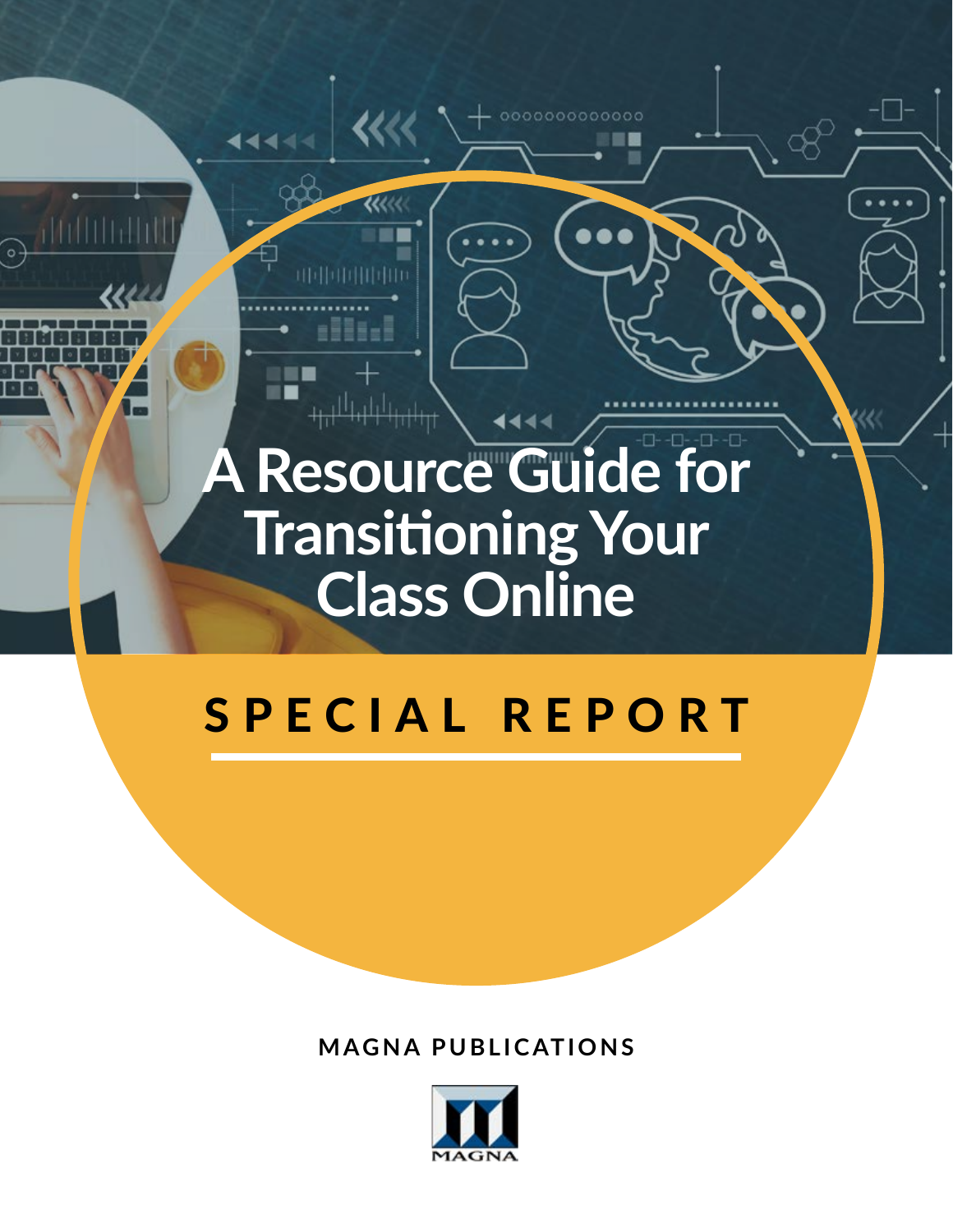# CONTENTS

[03](#page-2-0)

[Education Initiatives: A](#page-2-0)  [Mashup of Emergency](#page-2-0)  Resources and Other Great [Tips](#page-2-0)

[Magna Product: Collabo](#page-4-0)-<br>
The Design for Online<br>
Introductory Courses [rative Design for Online](#page-4-0) 

**[08](#page-7-0)** Five Ways to Foster<br>Cleativity in Your Or<br>Classroom [Creativity in Your Online](#page-7-0)  The vial of Oster<br>Creativity in Your Online<br>[Classroom](#page-7-0) Classroom

[10](#page-9-0) Simple Animation for Your



[12](#page-11-0) What Do Students Really<br>Want from Online Instructors? [Want from Online Instruc](#page-11-0)[tors?](#page-11-0)

[14](#page-13-0) A Checklist for Moving Your [Course Online](#page-13-0)

O6 Eight Steps for a Smoother<br> [Transition to Online Teaching](#page-5-0) [16](#page-15-0) How Teaching Online Can<br>
Classes [Improve Your Face-to-Face](#page-15-0)  [Classes](#page-15-0)

Simple Animation for Your<br>[Courses](#page-9-0) **[24](#page-23-0)** Changing the Environment<br>Help? [Changing the Environment](#page-23-0)  [Help?](#page-23-0)

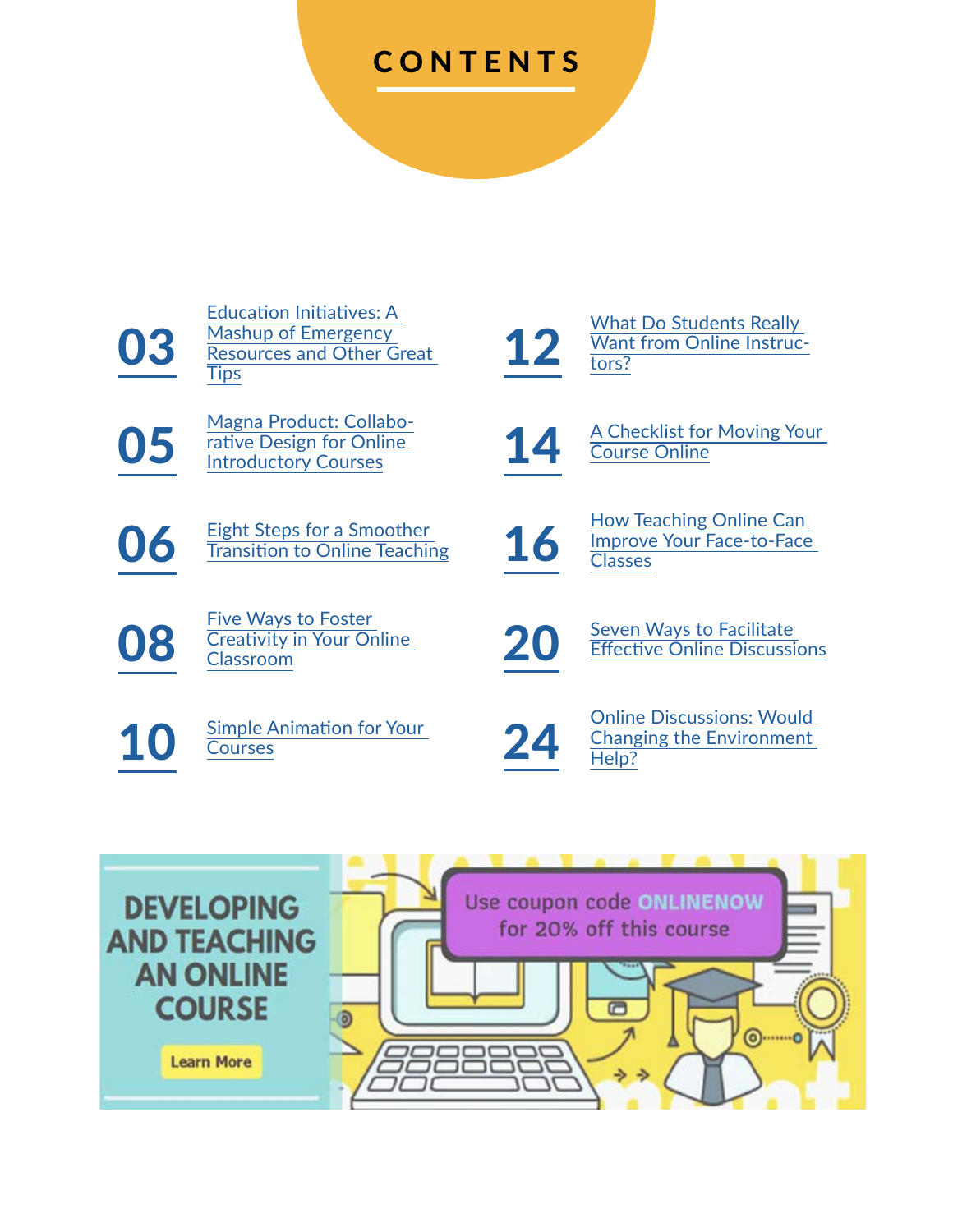# <span id="page-2-0"></span>Education Initiatives: A Mashup of Emergency Resources and Other Great Tips

**Faculty Focus** 

I n response to COVID-19, we've seen instructors and universities from around the world come together to compile numerous resources and lists. Although we've only skimmed the surface, we believe the following links provide insight on different perspectives that institutions and staff are currently going through. From transitioning to an online course to fostering a productive conversation with your students, these resources shed light on education initiatives we hope you find useful during this time of uncertainty.

### **1. [Remote Teaching Strategies—](https://www.facebook.com/notes/christian-l-frock/remote-teaching-strategies-crowdsourced-public-resources/3091899917487408/) [Crowdsourced Public Resources](https://www.facebook.com/notes/christian-l-frock/remote-teaching-strategies-crowdsourced-public-resources/3091899917487408/)**

This crowdsourced (and growing) Facebook resource focuses on teaching remotely, compiled by Christian L. Frock.

## **2. [Teaching Effectively During Times of](https://docs.google.com/document/d/1ccsudB2vwZ_GJYoKlFzGbtnmftGcXwCIwxzf-jkkoCU/preview?fbclid=IwAR3OqugFFX7vRgBqWq735O4WkqMtU-jJVgwvfE5-XLEKuseFMZGf1rcLasc)  [Disruption, for SIS and PWR](https://docs.google.com/document/d/1ccsudB2vwZ_GJYoKlFzGbtnmftGcXwCIwxzf-jkkoCU/preview?fbclid=IwAR3OqugFFX7vRgBqWq735O4WkqMtU-jJVgwvfE5-XLEKuseFMZGf1rcLasc)**

From Stanford University, a guide to teaching effectively during times of disruption, by Jenae Cohn and Beth Seltzer.

#### **3. [Remote Teaching Resources](https://docs.google.com/spreadsheets/d/1VT9oiNYPyiEsGHBoDKlwLlWAsWP58sGV7A3oIuEUG3k/htmlview?sle=true#gid=1552188977)**

Remote teaching resources, an in-depth spreadsheet managed by Daniel Stanford with links to educational resources from all over the world.

### **4. [Mandy Berry: A Facebook Post on](https://www.facebook.com/snowyalamo/posts/10218715926024027)  [Remote Teaching](https://www.facebook.com/snowyalamo/posts/10218715926024027)**

A public Facebook post from Amanda Berry, an assistant professor of literature at American University.

#### **5. [Resources for Disruptions](https://the8blog.wordpress.com/2020/03/12/resources-for-disruptions/)**

A list of resources compiled by Ollie Dreon on his blog pertaining to transitioning to online teaching and coping with education initiatives during this time of disruption.

### Tips for the Transition

Transitioning your face-to-face class to online takes time, but time isn't always on our side in case of emergencies. In response to many faculty transitioning their own classes during this time, we've compiled a few tips based on [POD listserv discussions](https://podnetwork.org/resources/open-discussion-group/) and with help from Jessie Male's students in her Disability Memoir course at NYU Gallatin.

• Keep your students informed on what's going on, what they can do, and what they should be doing. You can put an announce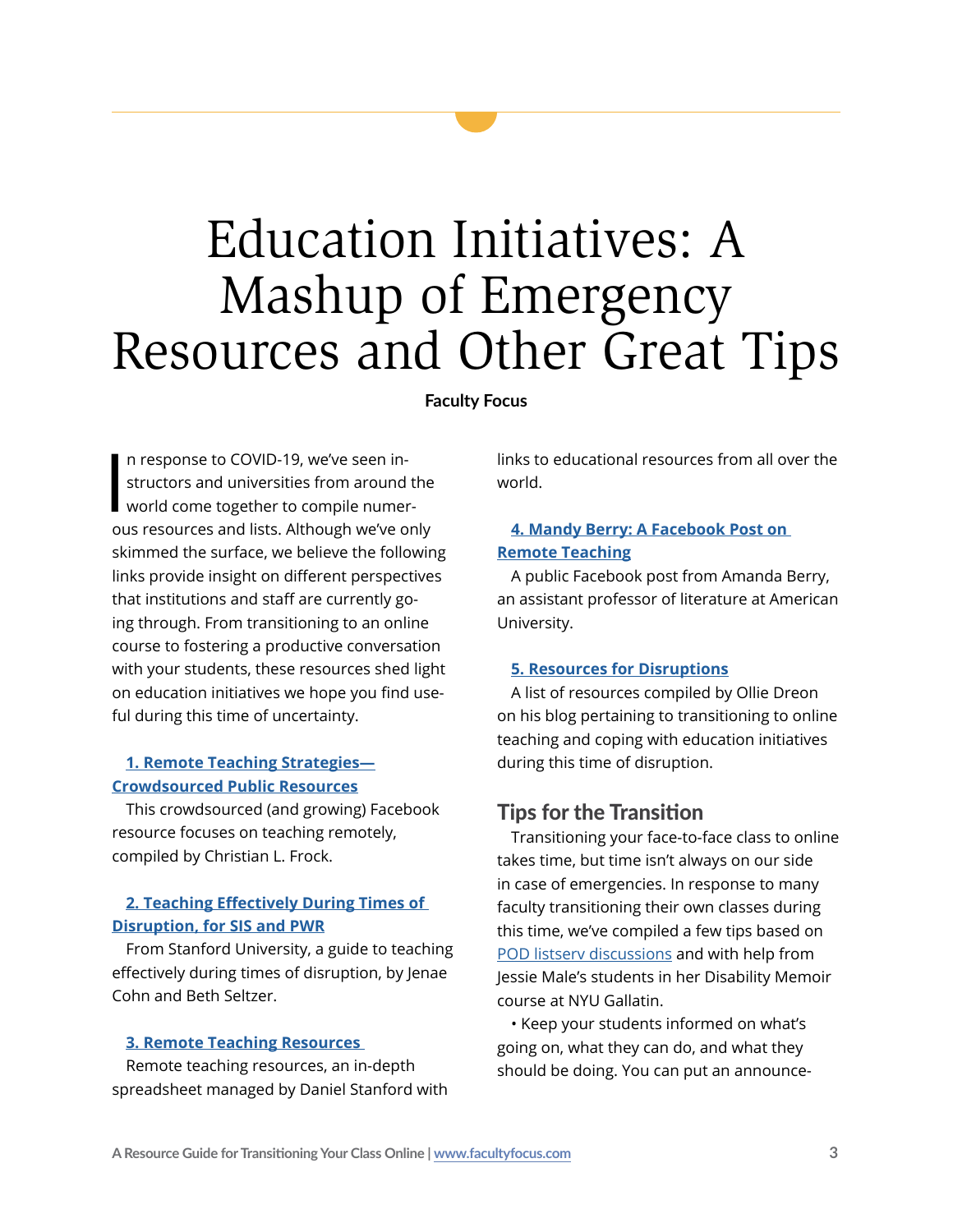ment on your syllabus, post it, or email the students.

• Consider using Canvas. Even if your class is not published, your students may be using Canvas already for other classes.

• You can use [Zoom](https://zoom.us/home?zcid=2478) to have synchronous, interactive sessions. Zoom requires you to set up a "meeting" outside of Canvas and provide a link to your class.

• Keep a schedule for when discussion prompts are posted/due. Most LMS have a discussion board, where you could potentially post one prompt per class to generate conversation.

• Or you can assign one discussion board post per student. So essentially, it's like having a discussion leader. That student is then responsible for facilitating discussion with their classmates (with instructor input, of course).

• Use Google Docs during each module or class, where students can add notes and pose questions.

• If you're creating videos, you can use [Panopto](https://www.panopto.com) to record your lectures. All classrooms on campus should have a mic, or you can record from your office/laptop. Select to "webcast" Panopto sessions, where you can interact with students remotely via text responses.

• Caption your videos. One tool for captioning videos is through YouTube. It's free and easy but does require some time.

• You can make a Facebook group for your class, where they can chat with one another through the messenger app. This could be a resource for basic questions and act as a quick engagement tool if access to a computer is limited.

• [GroupMe](https://groupme.com/en-US/) is also an effective way to message students. It's flexible and less intrusive than some other platforms.

• Maintain a calendar for students with every deadline.

• Provide specific times for when you will be available for student meetings or will definitively be checking email. Consider using Google chat to meet with students.

• Check if college libraries will be open and what resources students will have access to while classes are moved online. See if there is a LibGuide for your subject. Even if libraries aren't open, a quick list of resources for research could be useful.

Ultimately, we know that this is not an easy time. We know that you are stressed and overwhelmed. But we also know the collaboration in terms of resources and community has been absolutely outstanding. You are not alone in this.



**A Resource Guide for Transitioning Your Class Online | [www.facultyfocus.com](http://www.facultyfocus.com) 4**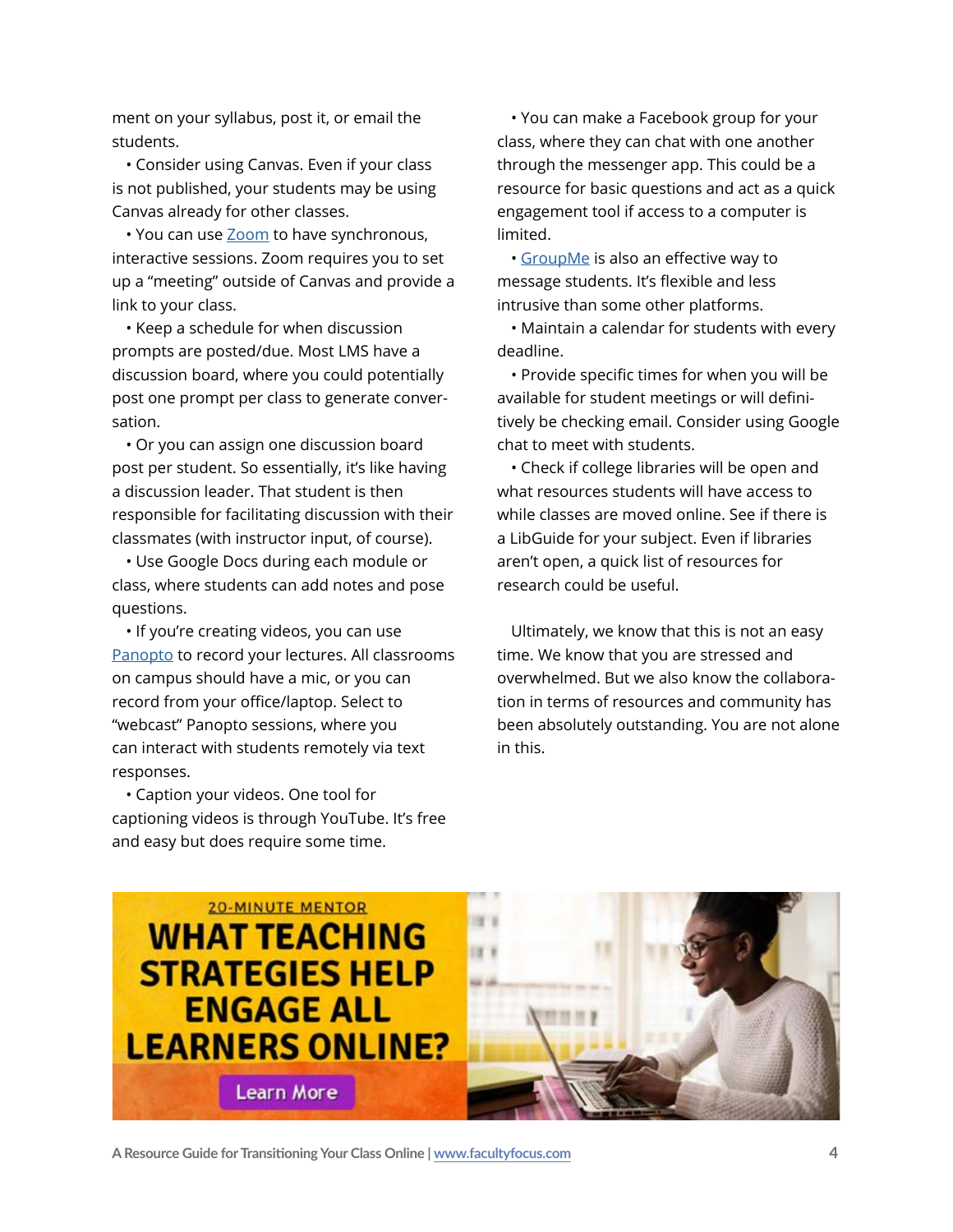# <span id="page-4-0"></span>**COLLABORATIVE DESIGN FOR ONLINE INTRODUCTORY COURSES: HOW TO MAXIMIZE TIME AND RESOURCES**

Use coupon code MOS97 for \$97 off this online seminar



# **Use coupon code MOS97 to [receive this online seminar for only \\$200](https://www.magnapubs.com/online-seminars/collaborative-design-for-online-introductory-courses-15224-1.html?st=FFfreereport).**

In the face-to-face classroom, each faculty member typically designs and teaches their own course with minimal input from departmental colleagues. Reflective of this approach, many colleges and universities have adopted similar models for their online program. Simply put, development of a high-quality online course takes considerable time and advanced knowledge of online pedagogy. [This online seminar](https://www.magnapubs.com/online-seminars/collaborative-design-for-online-introductory-courses-15224-1.html?st=FFfreereport) highlights a model for department-wide, collaborative online course design that is particularly relevant for introductory or general studies courses.

### **Upon completion of this seminar, you'll be able to:**

- Implement a process to collaborate with departmental colleagues
- Create a shared online course shell for high-demand courses
- Create departmental policies and procedures to support collaborative online course design
- Maximize faculty time and resources in the development of high-quality online courses

#### **Here's what we'll cover:**

- Online course design
- Collaborative course development (department-wide partnership)
- Course design to address content and introduction to department faculty/courses
- Timeline/strategies/process for collaboration among multiple faculty
- Modifiable online course "master" to be shared by multiple faculty teaching the course
- Administrative considerations of collaborative online course development

#### **Who should attend?**

- Faculty teaching online
- Department administrators of online programs
- Instructional designers

[Purchase This Online Seminar](https://www.magnapubs.com/online-seminars/collaborative-design-for-online-introductory-courses-15224-1.html?st=FFfreereport)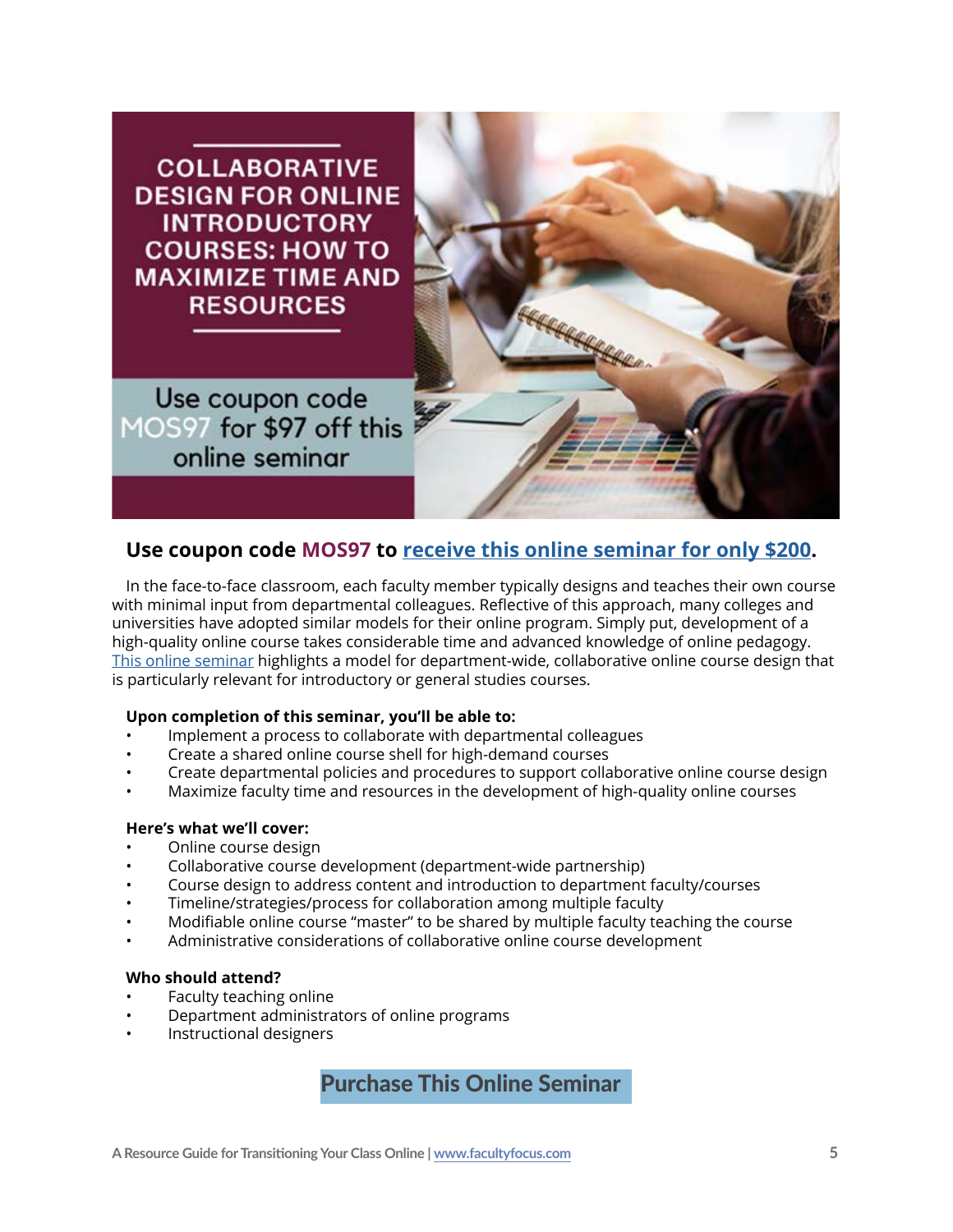# <span id="page-5-0"></span>Eight Steps for a Smoother Transition to Online Teaching

**J.A. Miller, PhD**

S universities rush to get all their cours-<br>es online quickly, there's a high prob-<br>ability of error but also a lot you can es online quickly, there's a high probability of error but also a lot you can do to succeed. Problems may occur due to overtaxed technological infrastructure, your students' disorientation and fear, and your own learning curve. On the positive side, you learn for a living, so you are good at it! Being open to the current crisis-driven educational opportunity is a call to action. The reputation and integrity of your institution—and you! depends upon your offering engaging online classes. (No pressure.) Below are a few tips to get you started.

#### **1. Be a learner**.

You're used to being an expert. But now you may be facing a situation where you aren't an expert. For most of your students, taking all their classes fully online will be a new experience. If it's new to you as well, don't be afraid to let your students know that you are learning with them. Keep a beginner's mindset. You don't have to have all the answers. Just know how to point your students in the right direction. There are many free resources online to help out. And as you would tell your students, there are no stupid questions. Ask away. Do a Google search, check in with IT, phone a friend, or ask your students. They will be happy to help if you make it clear that having a great online course is a group project.

**2. Use technology as a means to an end**. Don't confuse technology with teaching. The goal is to use technology to facilitate engaging and effective teaching and learning. Know that technology's tools of engagement (like discussion boards, wikis, journals, blogs, etc.) are just that—tools, not the engagement itself. What is the secret sauce? You are! Along with the community of learners that includes your students, your fellow faculty members, and every teacher on the internet! An LMS or Zoom can't stand in for a trusted advisor, mentor, or experienced subject-matter expert like you. If you are new to online teaching, take it slow initially, but don't leave out engagement.

### **3. Don't be "the man (or woman) behind the curtain."**

High "instructor presence"—the feeling that an instructor is still present in an online educational experience—is more critical now than it has ever been. Log into your course every day. Yes, every day. You don't have to promise a 24-hour turnaround for responses. In fact, that will quickly exhaust you. A 48-hour turnaround response time is typical. But do respond to your students' posts if you have a discussion board. Set expectations of when you will and won't be available. Don't make Sunday night off-limits if you have an assignment due on Monday. That's not fair. Make use of group communications, like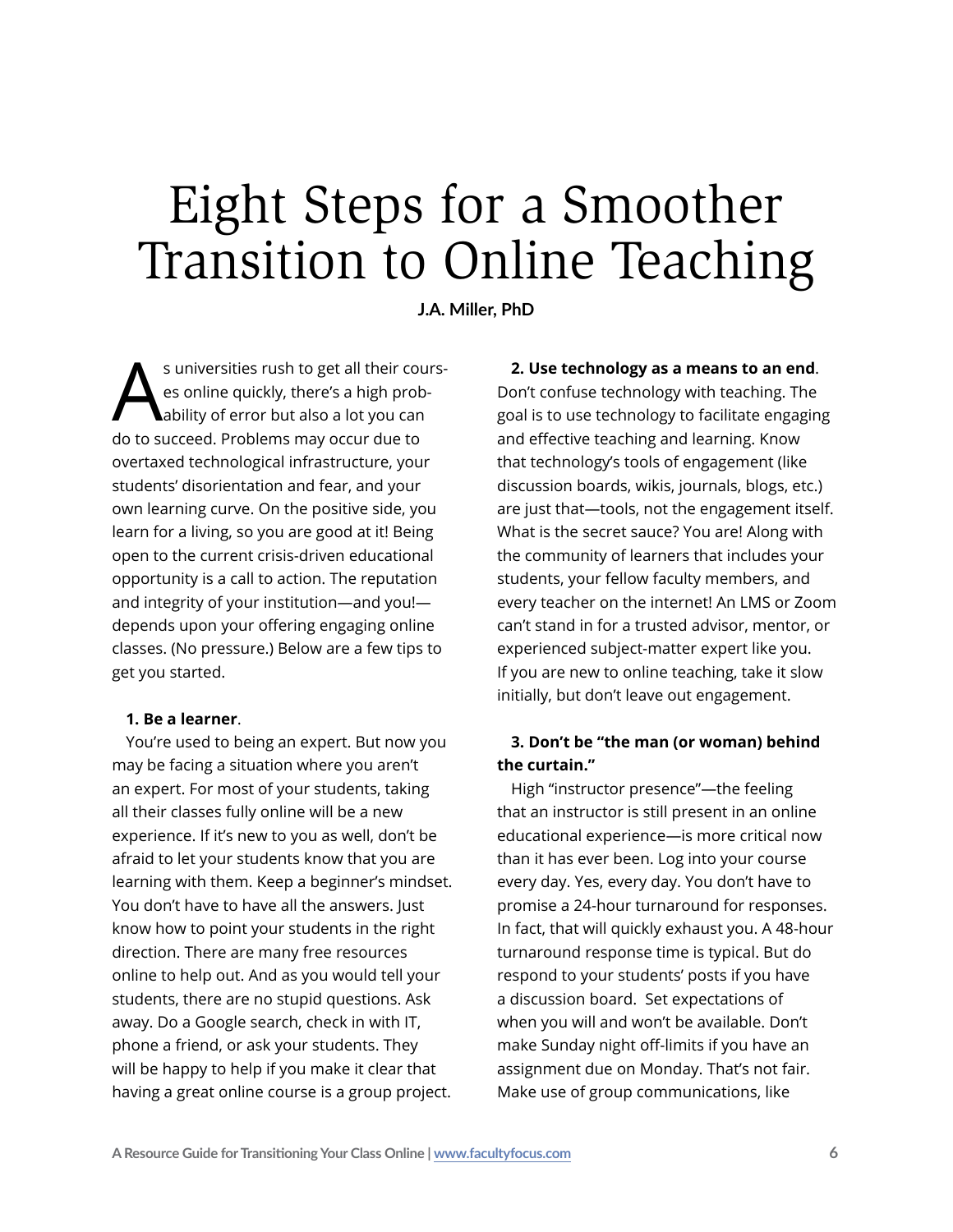the announcement function in your LMS, to touch base with your students every few days. Instructor presence is established when your students feel that you are there for them. It doesn't have to be 24/7, but your students will miss you! So, stay in touch.

#### **4. Know the gotcha's**.

Partner with IT to determine the top five to six technical issues that students are likely to encounter when accessing a course online. This may be a forgotten password, a pop-up blocker, or a browser issue. Educate yourself around what the issues could be because students will turn to you for technical support. To avoid spending more time troubleshooting technical problems than teaching your content, develop FAQs or links to websites or videos that provide solutions to the most common problems. You don't have to become a programmer to intervene effectively on technical matter. You just need to tell people where they can find good information. Encourage all students to help one another, as well. If you begin to feel bogged down or frustrated with tech support questions, remember that you want to help. It's part of the reason you chose this profession!

#### **5. Promote engagement**.

In a pinch, there may be an impulse to use the LMS as a content repository: upload all the relevant docs, schedule a lecture in Zoom, and voila you have an online course! But such a course will not promote lasting change—as you would expect your classroom course to do. As you construct your class—even if it's on the fly—ask yourself if your expected learning outcomes will be achieved. Avoid the trap of choosing "coverage" over engagement. Let students take turns week to week leading online discussions, either via Zoom or on the

discussion board. Add peer-to-peer support, try virtual group work, and provide frequent opportunities for feedback. You don't have to be technologically inclined to let your students know that you care about what they have to say.

#### **6. Upskill, upskill, upskill.**

Just as you shouldn't overemphasize the role of technology in this educational moment, you don't want to underplay it either. Everyone (faculty, administrators, and students) will need to upskill themselves in educational technology quickly. There are many free resources out there to get you started. Check out LinkedIn (which merged with Lynda.com) to find short videos on how to work in an LMS. If your university's IT department is overloaded, take matters into your own hands by using OERs (Open Educational Resources). OERs provide a wealth of information and resources (such as videos, articles, examples, case studies, rubrics) and other things useful for you and your students. Creative Commons is a good place to start, and YouTube has some very helpful videos, as well.

#### **7. Survey often and early.**

Survey your students about how it is going early into your tenure as an online instructor. Fear not. You can handle the truth! Quick surveys are a way to take the temperature of the room, a sense of the meeting. They provide an early warning system. The point is not to give yourself a grade but to find out which students are struggling and what they are struggling with. A simple 3-question questionnaire will do. Use a tool like Survey Monkey if you don't know how to set up a survey in your LMS. Ask simple open-ended questions like: "What is the best thing about this experience so far? What would you do differently? How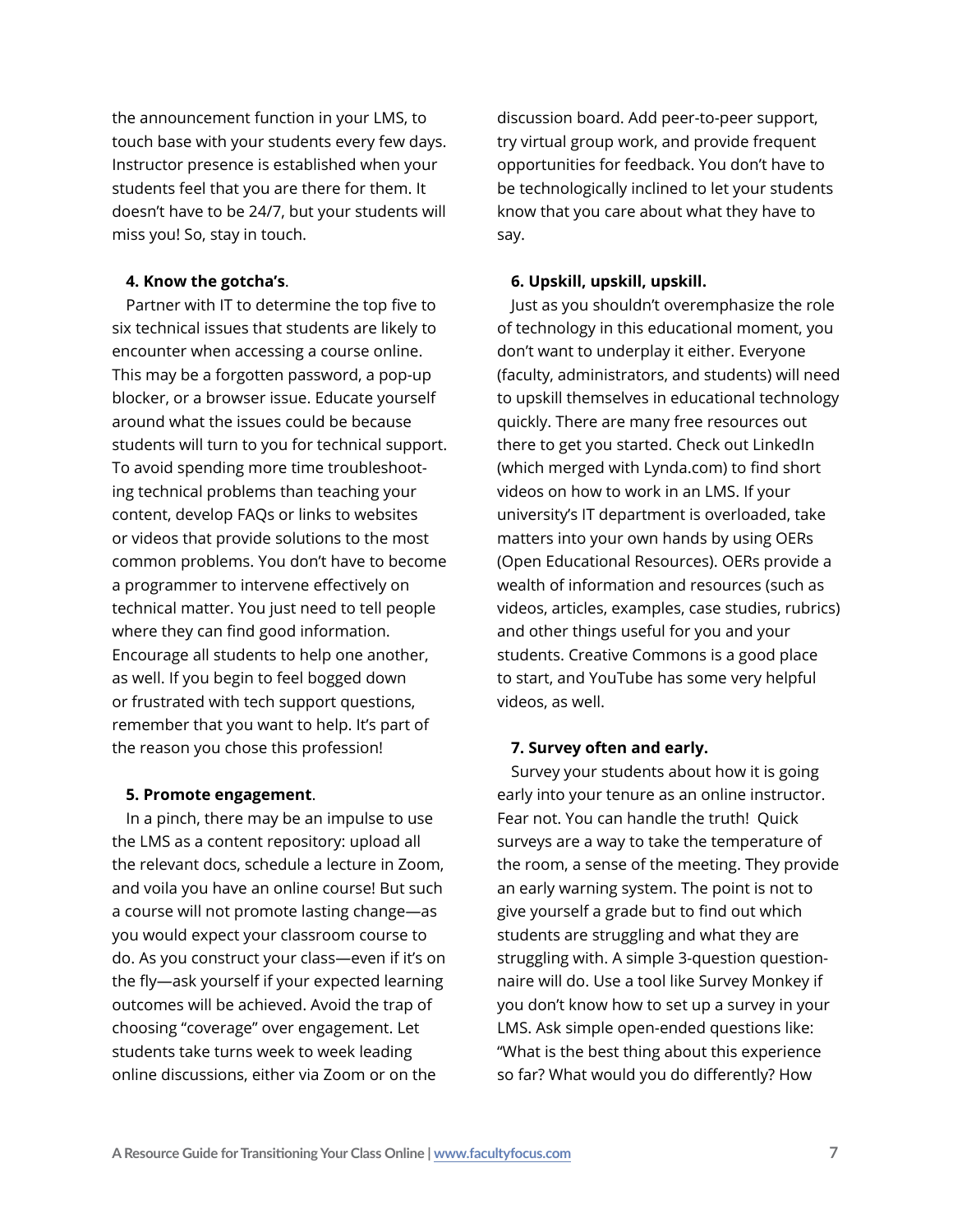<span id="page-7-0"></span>can I help?" An instructor may be unaware that half of the class can't access one of the assignments because of a pop-up blocker or some other easy-to-fix issue. Believe it or not, communicating with your students online may give you the opportunity to be more connected to them as individuals.

#### **8. Keep it simple.**

Think of your first online course as Version 1.0. Remember that the first time out of the gate won't be perfect. Long past the national health crisis, there's likely to be a version 2.0 and 3.0. Keep track of what you "wish you had known" as you go through the rest of the semester, and plan to use these nuggets of knowledge in future online courses. If you don't have time to make videos, post your PPTs. If you don't have PPTs, post your notes.

If you don't have notes, dictate your expertise into an audio recording application (such as VoiceThread) or just use your phone to create an audio (MP3) or video (MP4) file.

All of this being said, don't be too hard on yourself. You are, after all, making the plane while flying it! Allow yourself to make mistakes. Experiment. Have fun. You know this teaching-with-technology thing has been on your to-do list for a long time. So, let this be the opportunity you've been waiting for. You are not alone. The whole world—your students, their parents, your colleagues, and your family and friends—are pulling for you right now. Our higher education system depends not upon your technical expertise, but your pedagogical passion. Keep your love of teaching front and center while you learn this important 21st century skill!

# Five Ways to Foster Creativity in Your Online Classroom

#### **Oliver Dreon, PhD**

hen I talk to instructors who are new to teaching online, many complain about the sterile nature of their online courses. While they interact with their students and support their learning, they often miss some of the creativity that students bring to a face-toface classroom. In face-to-face environments, they argue, students can more easily demonstrate their creativity by participating in role-playing, leading class discussions, or giving presentations, for example. But these instructors see the online classroom as a different space. Because most of the interactions in the online realm are text-based, the instructors don't always see the same creativity

on display. In their online classes, instructors will assign readings and have their students post to discussion boards. The instructors may also lead synchronous lessons to help students learn concepts. At the end of the module, the instructors will assess student learning by having students submit papers to the course dropbox or take an online exam. After completing one module, the instructor and students progress to the next module, where this cycle of instruction, interaction, and assessment is often repeated. Employing such a repetitious learning cycle, it's no wonder that my colleagues who are new to online teaching don't see the vibrancy of the online classroom.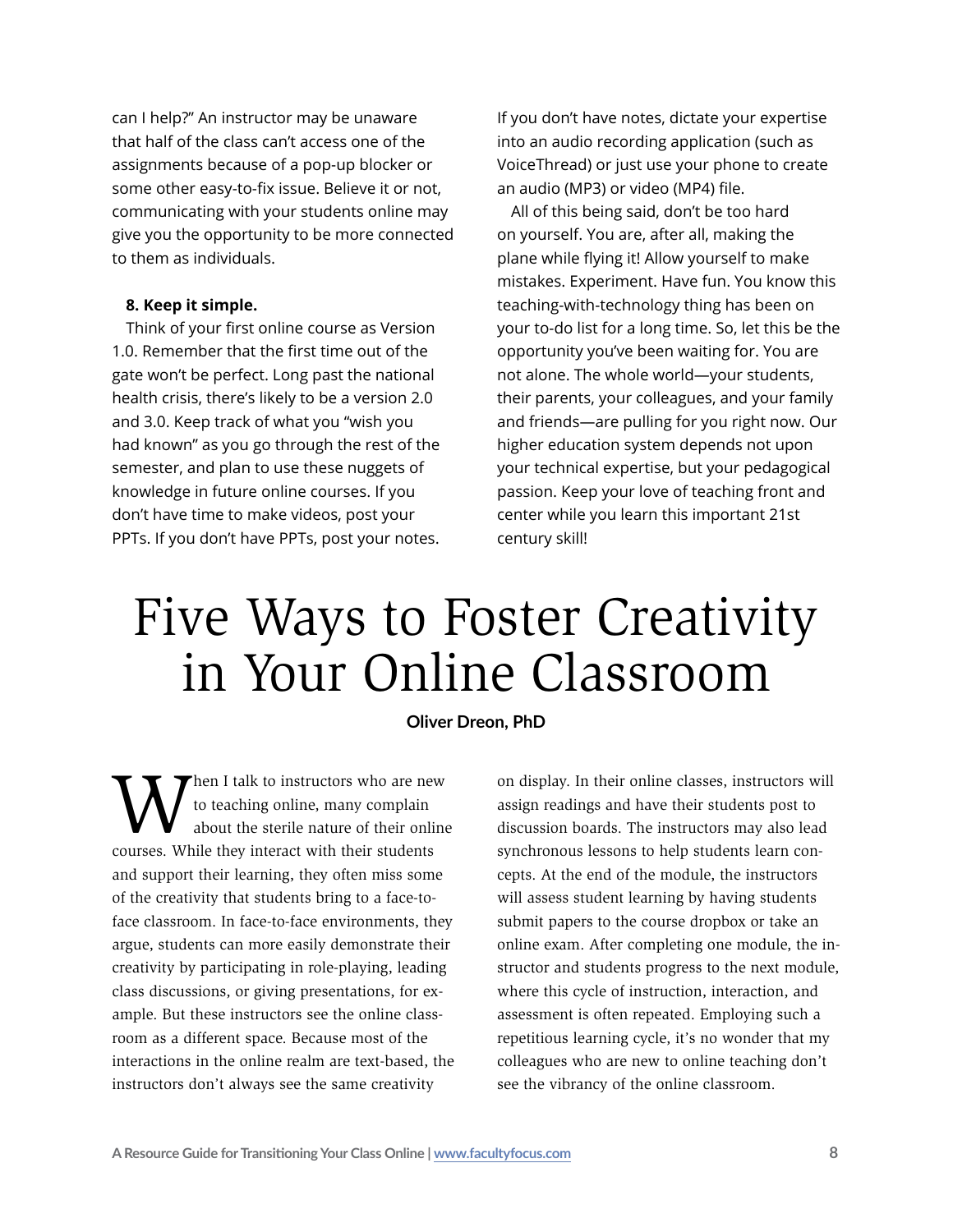The reality, however, is that the online classroom can be a space that supports and showcases student creativity. The learning management system can become a place where students expand their learning beyond traditional online means. With a host of free tools available on the Internet, online students have the ability to demonstrate their creative side as part of the class interactions and assessments. Wondering where to get started? Here are a few suggestions to help you be successful.

**1. View your classroom as a commons area.** Some online instructors see the content section of their course as the most valuable component of instruction. While it's important for students to have easy access to quality course materials and learning objects, the communication areas of an online course are where students will feel the most supported. In these sections, the instructor can interact with students and build a social presence that fosters learning. Threaded discussions are critical places for students to demonstrate their understanding of course content and to collectively make meaning of the subject matter. But online communication tools can do more than just foster discourse. Students can also use these spaces to share their creative works. For instance, as an introductory activity in my online class, I have students use an online tool such as [Animoto](https://animoto.com) to create short videos in order to introduce themselves to their classmates. The videos get shared in a discussion board and inevitably spark conversations. I also use the assignment as a pretest where I ask students to share what they know about the course. Used in this manner, the discussion board becomes a virtual gallery where students get to "see" their classmates and also get to showcase their creativity.

**2. Leave your assignments open-ended.**  While it's important to explicitly outline your expectations for students, consider leaving the actual mode of expression more open-ended. Is it important that students write a five-page paper to demonstrate they've learned a topic? Could they create a video outlining their understanding instead? Could they use the course content to animate an academic discussion on the topic? Providing students with options will increase their buy-in for an assignment and allow them to show more of their creative talents. It's also good pedagogically. The National Center on Universal Design for Learning (www.udlcenter.org) recommends giving students multiple means of expression and action in classroom environments. While UDL principles have been traditionally applied to face-to-face classrooms, the concepts are equally relevant to online spaces as well.

**3. Think about creativity differently.** While some people view creativity as an elusive construct that is hard to define, there's actually a body of research that helps bring clarity to the concept. J.P. Guilford (1977) identified four characteristics of creative thinking: fluency, flexibility, elaboration, and originality. Fluency describes a person's ability to generate a large number of ideas, solutions, or responses. Flexibility examines someone's ability to look at a situation from a different point of view. Elaboration encompasses a person's ability to modify or expand an existing idea. Originality, often seen as the essence of creativity, is the ability to generate a unique idea, product, or solution. While Guilford's framework helps describe the concept of creativity in much more operational terms, the model also offers opportunities for the online classroom. Instead of giving an online quiz on a topic, why not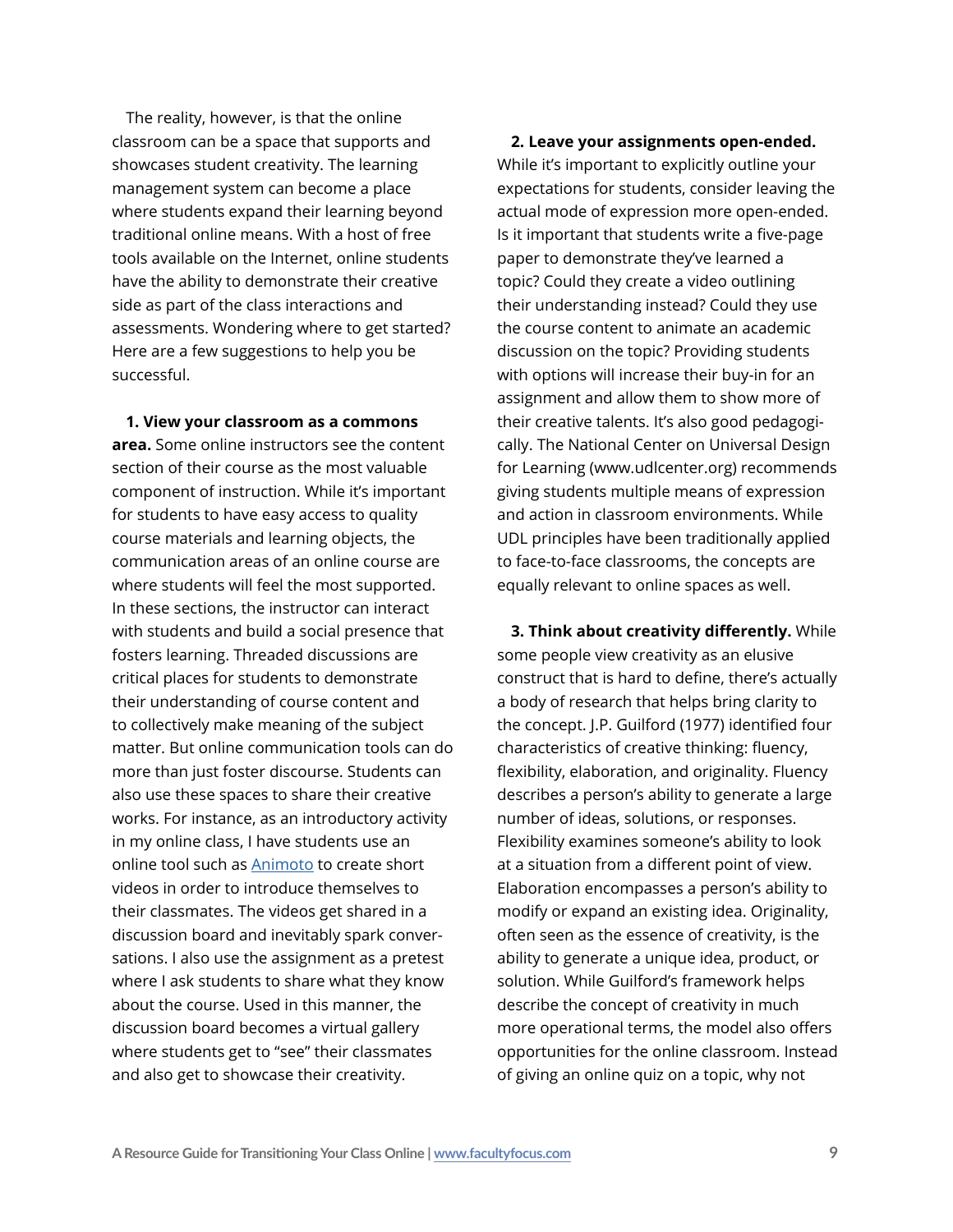<span id="page-9-0"></span>have students see the content from a different point? A chemistry instructor could have students explain an oxidation reaction from the point of view of an electron, for instance. A history instructor could choose to focus on the elaboration aspects of creativity and have students outline a debate that argues both sides of a controversial topic. With an animation application such as [GoAnimate,](https://www.vyond.com) the students could demonstrate their understanding of the course concepts and showcase their creativity as well.

**4. View assessments more broadly.** In the online classroom, instructors sometimes focus too heavily on objective assessments such as quizzes and exams. While these are relatively easy to design, schedule, and grade, these assessments offer few opportunities for students' creative expression. By expanding the assessments to include student-produced videos, presentations, animations, and artistic works, instructors can foster student creativity while they are evaluating student understanding.

**5. Don't be distracted by the shiny.** One challenge with using online creative tools for assessments and interaction in online classrooms is the influence student-produced media can have on instructors' evaluation of classroom learning. While a video created by a student may look appealing or technically challenging, the learning demonstrated through the work may be sparse. Don't let a highly polished project influence the assessment of student learning. In some cases, it may be beneficial to include a rubric that clearly identifies aspects of the assignment that will be assessed. This can help focus students on the specific content they need to demonstrate in their creative work.

While traditional use of the online classroom offers a variety of means of instruction, interaction, and assessment, seeing the space as an environment where students can display their creativity can help build student interest and engage them more in the learning process. It can also help the online classroom evolve into a more vibrant, creative space.

# Simple Animation for Your Courses

**John Orlando, PhD**

nimation is an engaging format for delivering online content. We see it used in TED-Ed presentations, educational documentaries, and elsewhere. It is also much easier to make than many people think. Simple and free, or inexpensive, online systems allow anyone to make animated videos in a variety of formats. The creator chooses from a menu

of characters, actions, and backgrounds; adds a narration audio track; and then chooses how the elements will move around a scene. These systems only take a few minutes to learn, and while they will not win you an Oscar, they are perfectly fine for online teaching.

One use of animation is to publicize a course on the faculty member's webpage. I made one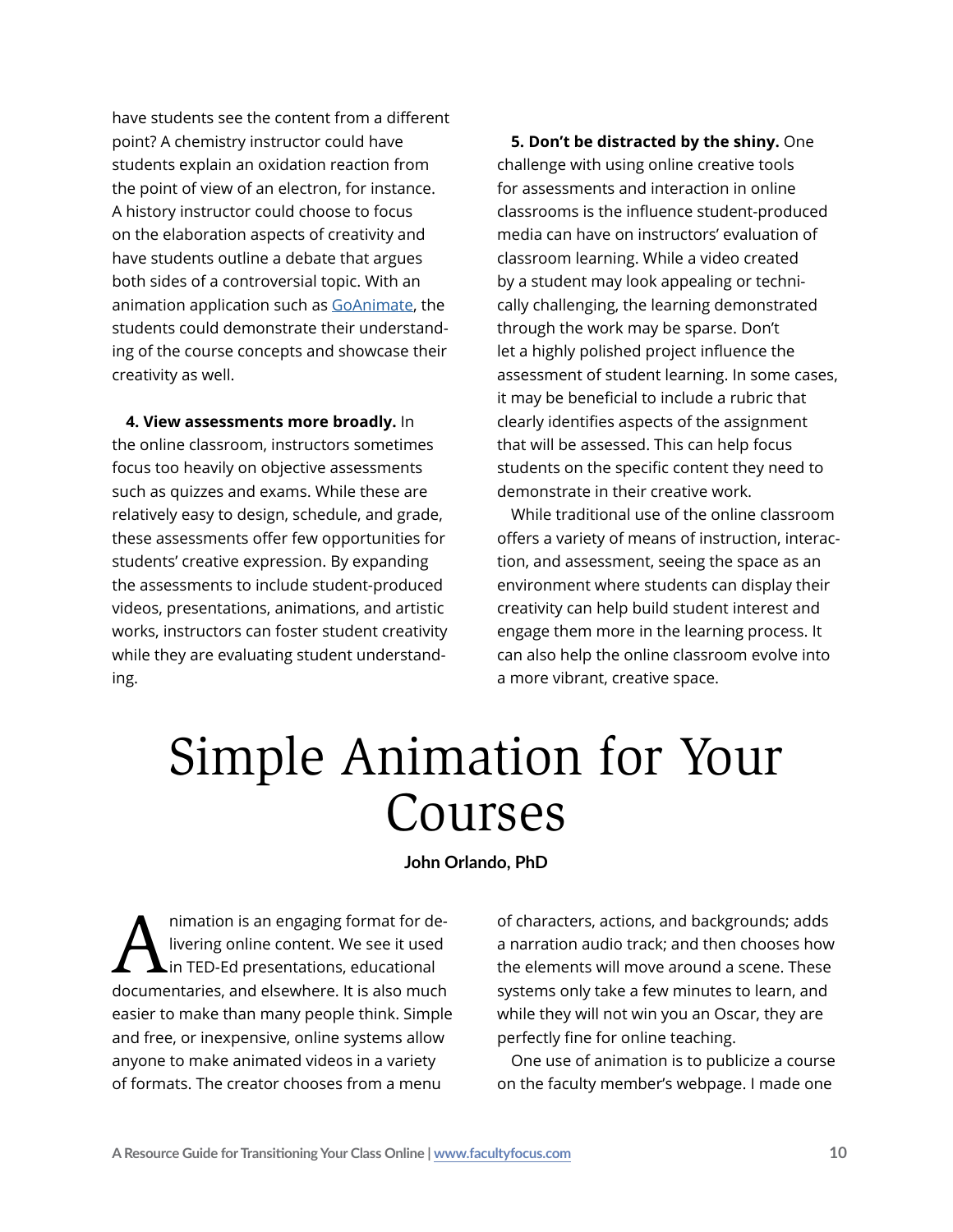announcing a faculty development course that used two characters talking in a bar about challenges they face in teaching, with one announcing my course as a solution. Yes, it sounds hokey, but it's an attention grabber that sets the tone of my training as interesting and innovative. We do little to inform students about courses or try to interest them before they sign up. Normally, they just get a brief description in a course catalog or perhaps a syllabus. An animated video will capture students' attention and get them motivated to take the course. Animated videos can also be used in an online course to introduce a week's content, what students should do, and what students will get out of each activity. They can also be used to deliver content itself if the instructor prefers not to use other video formats. Take a look at this example of an animation used to deliver a lesson on animal ethics: [https://youtu.be/3HAMk\\_ZYO7g](https://youtu.be/3HAMk_ZYO7g).

Another option is to have students make animations as assessments. I have had students make animations that teach a topic. This is far more engaging to the student than a traditional paper, and students will respond with surprising amounts of creativity. Plus, the videos can be added to the course content itself to educate future students.

Here are some easy to use animation systems for making your own videos.

**[VideoScribe](https://www.videoscribe.co/en/)** is one of my favorite tools for making RSA Animate-style videos. These videos display a hand that writes out, draws, or pulls in what you want to appear on the screen, making for a powerful effect that captivates your audience. As a creator, you are given a blank canvas and can add images from the system's own repository or those that you import. You then direct the hand to pull in

images as if they were being moved onto a whiteboard. You can also type text that the hand will draw out for you or load black-andwhite images that the hand will draw out for you in the video.

To create this, or any other form of video, make sure to record your narration first and load it onto the site. Then pick the elements and set the action to match your narration as you move through the timeline. See a video introducing a faculty training site I designed as an example: [https://youtu.be/id\\_AiIljB4Q](https://youtu.be/id_AiIljB4Q).

**[PowToon](https://www.powtoon.com/home/?)** is similar in layout and functionality to VideoScribe. There are just small differences in characters and functionality. I find it easy to use, and I like the free stick figures with different motions that you can include, such as happy, sad, angry, and so on. Take a look at an example I made that introduces our school to new faculty: <http://bit.ly/2glqwkt>. Also take a look at this tutorial on how to create a video in Powtoon:<https://youtu.be/ypLODMIpGic>.

**[Wideo](https://wideo.co/marketing/)** is a cloud-based system that allows you to put different elements onto a canvas, like the former systems. It differs because it provides a much greater range of characters, backgrounds, and movements, as well as more detailed scenes and different effects. It also provides a wide range of templates from which to choose. The quality level is up to marketing level, which is its intended audience, though it works fine for educational content.

**[GoAnimate](https://www.vyond.com)** lets users build videos using animated characters and preset scenes. You choose the character and scenes, and the action runs automatically. You can then either type text that the system will translate into a voice, which is admittedly a bit choppy, or add your own voice. Like most systems, it operates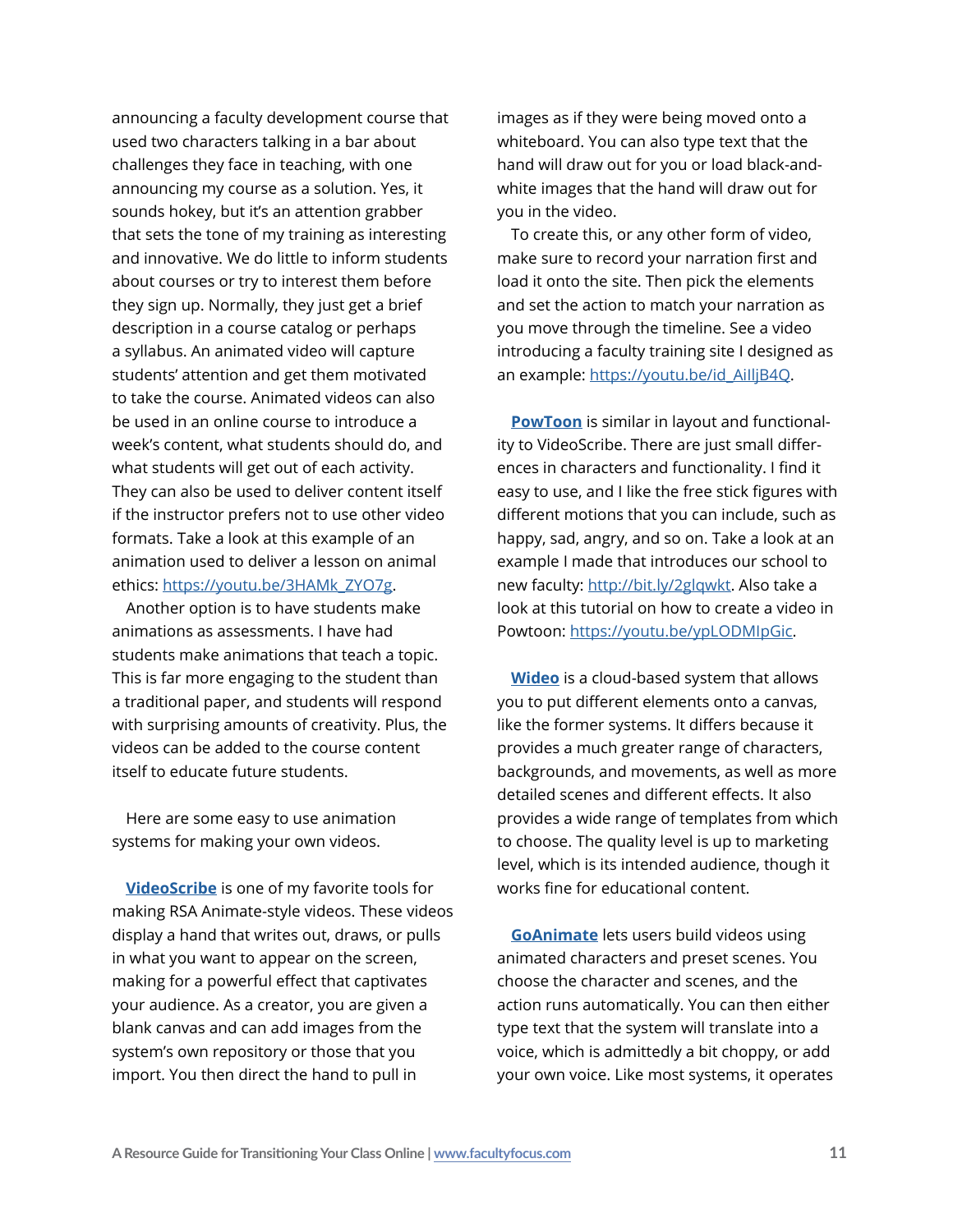<span id="page-11-0"></span>on a freemium system that gives you limited functionality for free. You can start with the free system and, if you like it, pay for the premium version to do more. Take a look at this short example: <http://bit.ly/2gzwrp7>.

**[Plotagon](https://www.plotagon.com)** uses characters that look more like real people than other systems while still being animations. It also provides a three-dimensional effect rather than the flat effect of other systems. Like GoAnimate, with Plotagon you choose a scene with characters and motion

and type in the dialogue. The movements are not perfectly smooth and the dialogue comes out a bit robotic, but it gets the message across in an interesting way. Here is the example I mentioned above about introducing a new faculty development course: [https://youtu.](https://youtu.be/87huqocuNzc) [be/87huqocuNzc.](https://youtu.be/87huqocuNzc)

Try one of these systems to capture your students' attention and add interest in your courses.

# What Do Students Really Want from Online Instructors?

### **Brian Udermann, PhD**

ver the past nine years, I've had the pleasure of seeing approximately 200 instructors at my institution develop and teach their first online course. I've witnessed instructors excited by the opportunity, but I've also observed many who were hesitant or even fearful of teaching online.

The instructors who were hesitant or fearful often would ask: "So, what's the secret to being a great online instructor?" I had the sense they were expecting an extensive or complex answer. Many times they were surprised by my response.

Much has been written about student satisfaction in online courses, and there certainly are a number of factors that can influence a student's experience as an online learner—institution, discipline, level of course, peers, home life, instructor, and so on. The ideas in this article have come from three sources: my 11 years of online teaching

experience, hundreds of discussions with instructors about what has and hasn't worked in their online courses, and the research literature.

### **1. Easy-to-follow course design and navigation**

Something that can be incredibly frustrating for students is entering their online course for the first time and being confused or not knowing how to get started. Confusion can quickly lead to frustration and a disgruntled and unhappy learner—not a great way to start a class. Learner confusion almost always means more emails and questions for the instructor as well.

Many instructors include a "Welcome get started here" message in the news or announcements area in the learning management system, making it the first thing students see when they log in to their course for the first time. Students can then be directed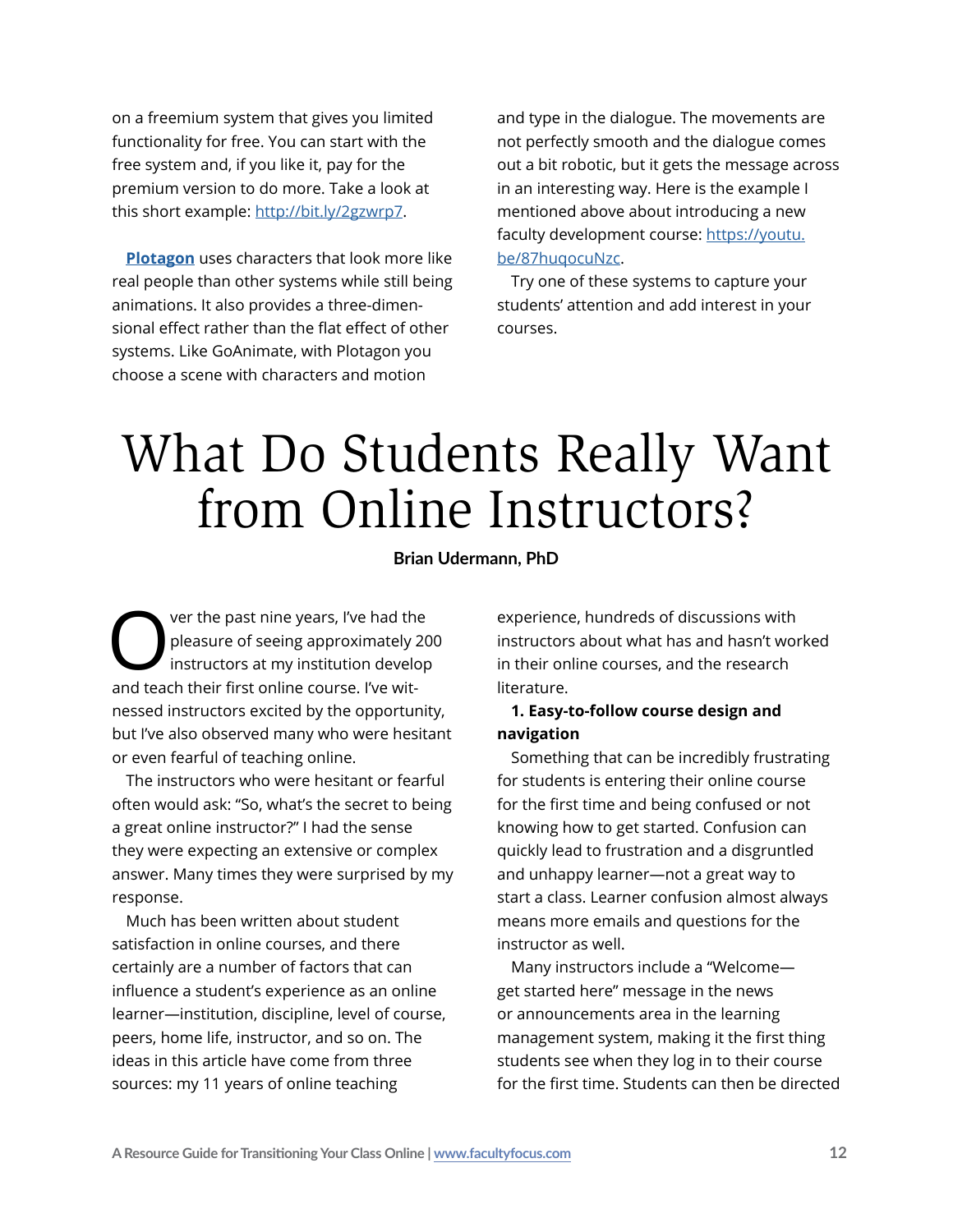to the syllabus, where they'll find additional information on the design and navigation of the course.

Easy navigation (presenting content and course activities in a consistent manner), whether by unit, week, chapter, or module, can foster a comfort level for students and help decrease confusion. Create hyperlinks from the syllabus, announcement page, or the content area within the course to minimize the number of clicks required to access content, to participate in discussion forums, to take quizzes, to upload papers and assignments, and so on.

# **2. Clear expectations and directions for activities and assessments**

Providing explicit directions for course activities and assessments, as well as letting students know exactly (or as close as possible) what will be expected of them, is another way to reduce learners' confusion. This ultimately results in a better course experience for both student and instructor. Instead of spending time and energy worrying whether they are completing an assignment the way an instructor wants, students can focus that energy on the assignment itself. To help accomplish this, many online instructors provide their students with rubrics that students can use as a guide to help complete course assignments. The expectations an instructor shares with students could be related to netiquette, academic integrity, the quality of participation in online discussion forums, meeting deadlines, and so on.

I sometimes hear instructors comment about how they feel they shouldn't have to coddle their online learners or spell everything out for them. After all, online learners are supposed to take more responsibility for their learning right?

Well, research shows that in addition to improving satisfaction levels, giving clear

directions and expectations in online courses improves learning and helps keep online learners more engaged with an instructor and other students in the class. What instructor wouldn't want to be known for helping to facilitate that outcome?

## **3. Reasonably quick responses to students' questions**

This point may seem incredibly basic, but I would say it rates high on the list of items that are important to online learners. In the nine years I've served as the director of online education at my institution, I've received more student complaints about this topic than any other: "I contacted my instructor with a question five days ago and haven't heard back yet."

We all like to receive timely responses when we ask a question, whether it's directed to a colleague, a supervisor, or the cable company. Students are no different!

I think there is a misconception that online learners expect 24/7 access to their instructors. It has been my experience, and the experience of a vast majority of instructors I talk to, that if an instructor sets clear response expectations (e.g., I will respond to emails within 24 hours if I receive them on a weekday), most students will respect that. An online instructor does not need to be available 24/7 to be successful and should not be!

# **4. Instructors who make their presence known**

One way instructors can make their presence known to students is by regularly communicating with them. This communication might start with an email a week or two prior to the start of the class to introduce themselves and give students information about the course. It could include a video introduction or course orientation. Subsequent emails could include regular course updates and announcements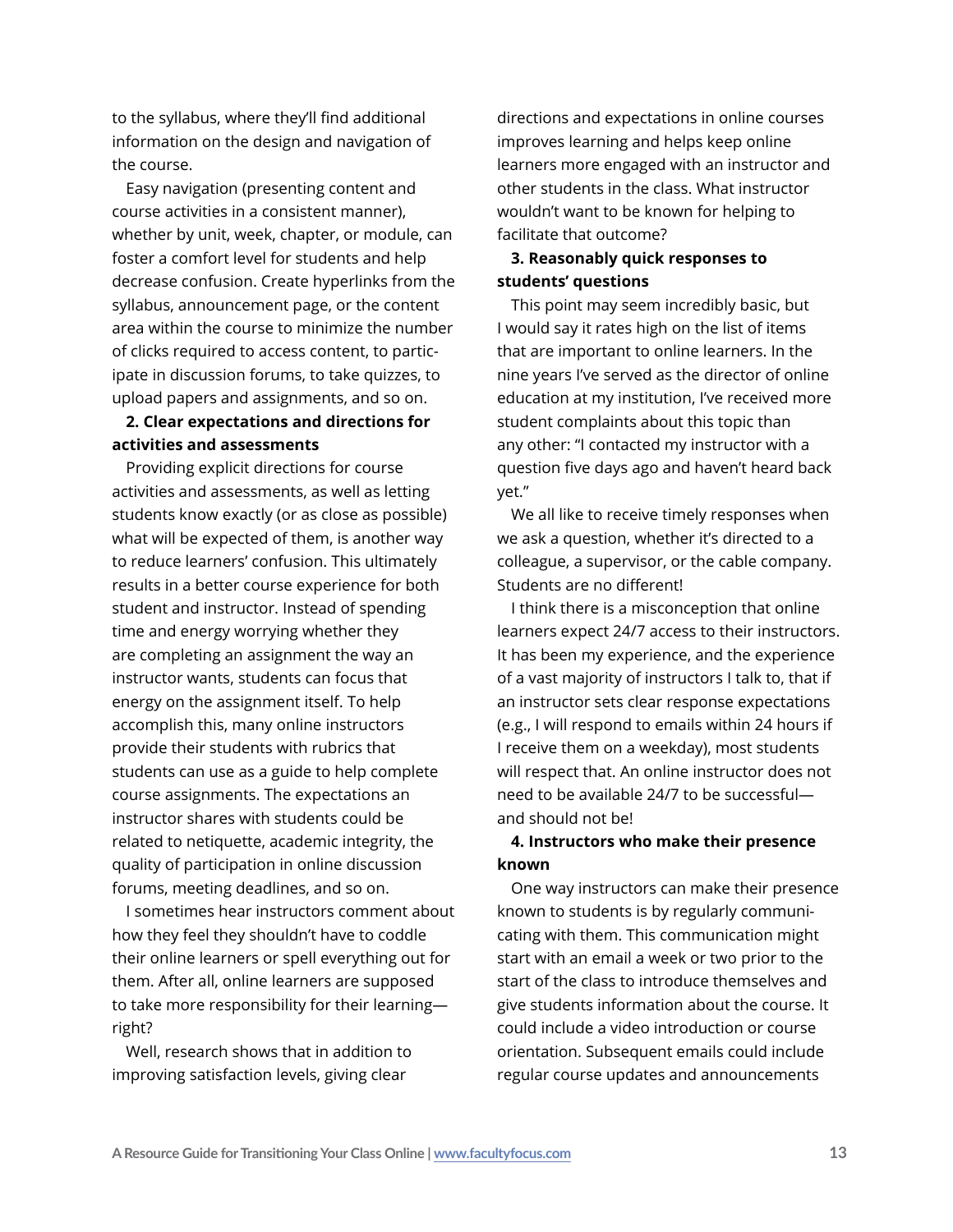<span id="page-13-0"></span>summarizing how class members did on a particular assignment or activity. And most students greatly appreciate receiving reminders about due dates of upcoming assignments.

Students like to know their instructor's perspective on course content. This could be shared in the form of written lecture narratives, podcasts, voice-over PowerPoints, or videos. Online courses can be text heavy, and I've learned that many students enjoy both hearing and seeing their instructor—even in online courses. Students are pretty savvy, and many realize when instructors simply share publisher-created content rather than offering their own viewpoint on the concepts and principles covered in the class.

Other ways instructors can improve their presence in online courses is to provide prompt and meaningful feedback and to participate in online discussion forums (both could be stand-alone topics of future columns).

Presence is important. We survey our online students for feedback, and I have seen comments range from "I assume the instructor got paid for teaching this course, but it felt like I never interacted with him" to "I felt like I interacted more and got to know my professor better in this online course than in my face-toface courses."

#### **Conclusion**

Many research articles and book chapters have been dedicated to student satisfaction in online courses. At a minimum, if instructors set clear expectations and provide detailed directions for activities and assessments, create courses that are well designed and easy to navigate, respond to student questions in a timely manner, and make their presence known, they will likely experience success and satisfaction in their online teaching. This should be reassuring to instructors who are hesitant about venturing into online teaching.

# A Checklist for Moving Your Course Online

#### **Angela Heath**

Checklist is absolutely essential to moving a face-to-face course online. Not<br>anly does it help the instructor conceping a face-to-face course online. Not only does it help the instructor conceptualize their course in an online environment, it helps the instructional designer see what needs to be done. Here is a simple guide to preparing to move your courses online.

### Topics to consider

*Course Length/Timeframe*

Most courses run the length of a semester,

but this does not always translate directly to an online format. For instance, you may have 30 minutes of instruction in a course session followed by class activity and homework. Students are then given activities and readings to do outside of class that support the lecture. By contrast, in an online course, the "lecture" need not be the center of instruction, but more of a means to guide students to the concepts they will learn through other material. In my online business courses, I like to first provide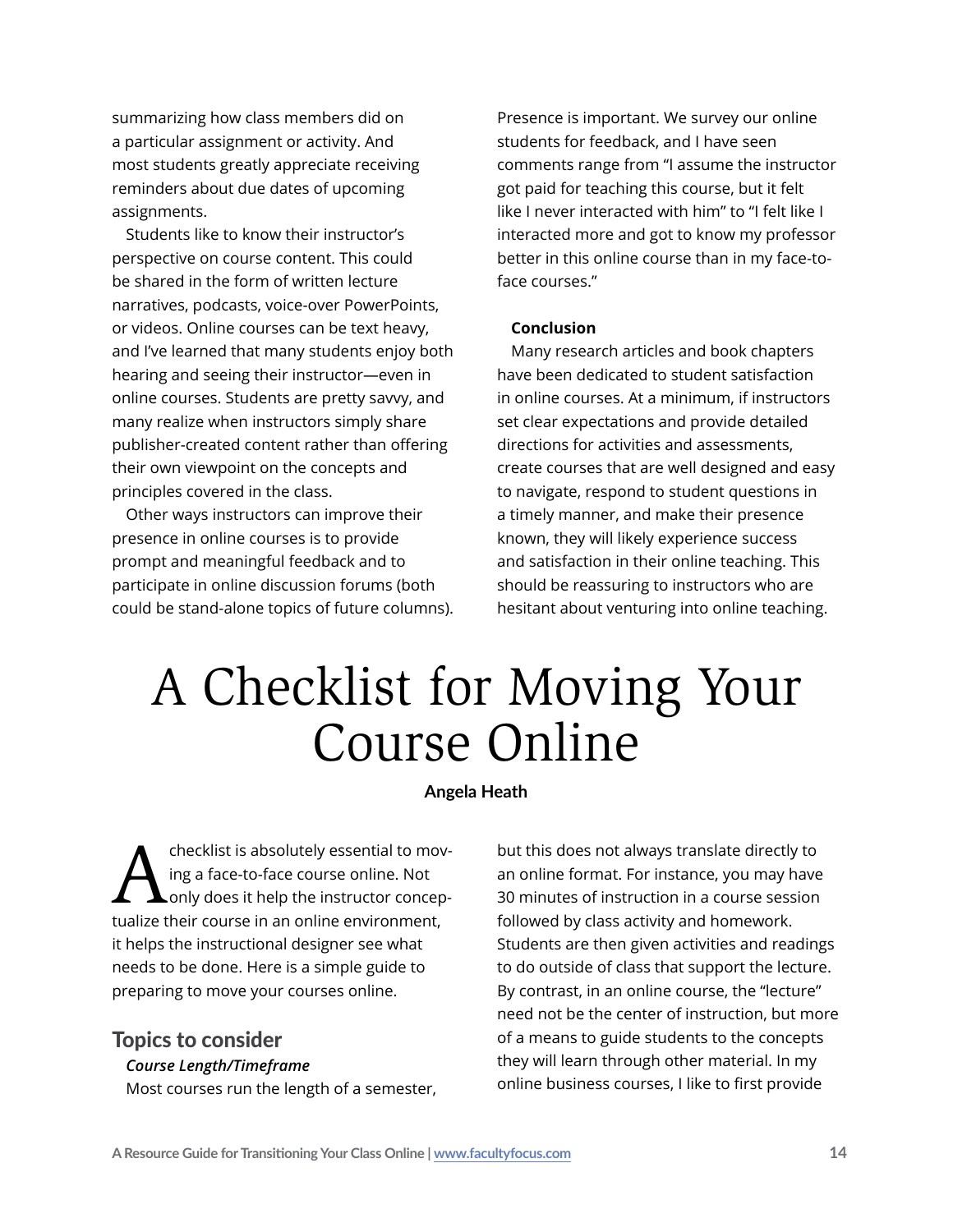students with relevant practical materials to dive in and see the concepts in action. I then use my lecture as a way to wrap-up and highlight what was learned in the module.

#### *Course Objectives*

In many cases, there are fewer course objectives for online courses, in that material is chunked to keep students from becoming overwhelmed. Review current course objectives and make a note of which topics contain the most and the least number of objectives. Also, make a note of which topics/ modules/sessions contain objectives that are often difficult for your students.

#### *Learning Activities*

Some of the biggest misconceptions are made when considering learning activities. For instance, many faculty believe that the online course equivalent involves just uploading PowerPoint slides to substitute for in-class lectures. In face-to-face classes, learning activities often consist of lecture, discussions, practice problems, video discussion, group work, etc. Of course, this can greatly depend on the subject being taught, the size of the class, comfort level of the teacher, available technology in the room, and many other things.

#### *Assessments*

Does your course have a midterm and a final? How about weekly quizzes, homework, lab assignments, and practice problem sets? How do these translate into an online environment? There are many ways to handle assessments, but you need to be clear on whether the assessment is a formative or a summative one. A formative assessment gauges how students are doing along the way. The purpose of a formative assessment is to provide

feedback and inform students of their progress and what they need to improve upon. On the other hand, summative assessments are more final and should be used to evaluate students on their level of learning, skills development, and overall achievement in the course. So, the type of assessment will help determine the appropriate online strategy to access your students.

# Course development checklist for faculty

Now that you've thought about your course in both formats—face-to-face and the new online format—you will need to succinctly summarize this for your instructional designer. Having a checklist that summarizes the major aspects of your face-to-face course is helpful before sitting down with your instructional designer. This ensures that you both are on the same page about the course structure, learning activities, assessments, and so on.

Here are the questions to answer when filling out your checklist:

#### *Overall Course Features:*

• What are the top three features that you MOST like about your course? In other words, which course features (i.e., lectures, exams, assignments, etc.) do you feel work, and would you keep the same?

• What are the top three features that you LEAST like about your course? In other words, what are some features (i.e., lectures, exams, assignments, etc.) that you would change if you could?

• Which two course features (i.e., lectures, exams, assignments, etc.) do you feel work, and would you keep the same?

Learning activities

• What are the three MOST popular learning activities in your course (e.g., the wiki on green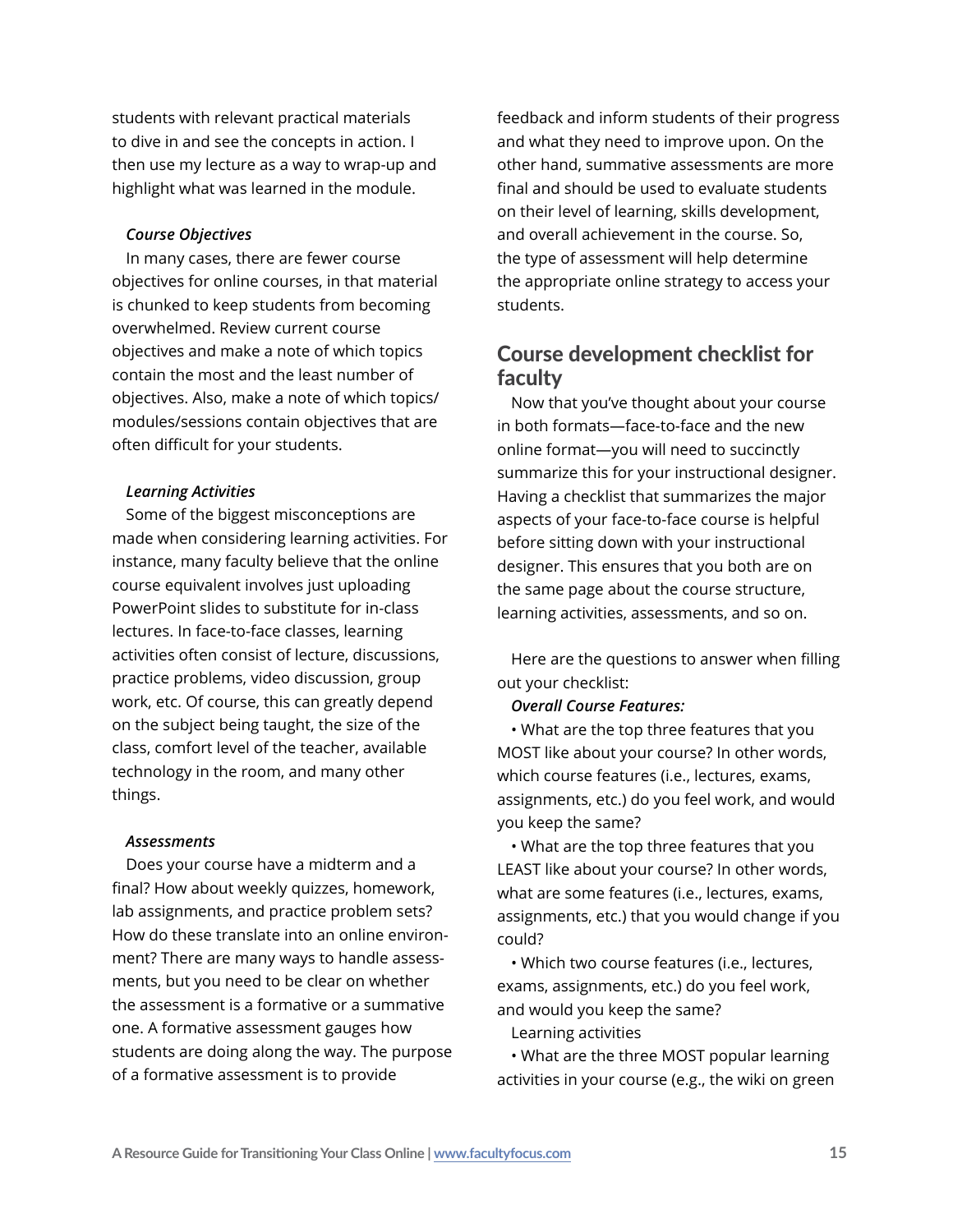<span id="page-15-0"></span>computing)?

• What are two challenges or struggles have you experienced in teaching this course? For instance, "Lecture two is dry, and students do not pick up the material well."

• What are the muddiest points per module/ lecture that students experience in learning from your course?

• What are three technology features that you would add to your course to enhance its learning activities?

Assessments

• Do you use any formative assessment tools such as quizzes, homework, practice sets, etc.?

If yes, what are students required to do to successfully complete them?

• Do you have grading rubrics for your assessments?

Interactivity

• What are the three or four primary ways that students interact (with you, with each other) in your course?

• What are three or four interactions that you would like to see in an online course?

The answers to these questions will guide your course development. Feel free to download a course development checklist at <https://bit.ly/2IeRn2K>.

# How Teaching Online Can Improve Your Face-to-Face Classes

#### **Lolita Paff, PhD**

When teachers are tasked with de-<br>veloping an online course, their<br>lines: This is what I do in glass, How see the veloping an online course, their thinking often follows along these lines: This is what I do in class. How can that be translated online?

What if we reversed our thinking? Instead of assuming what's done on ground is ideal, what if we looked at teaching online as a means of improving our face-to-face teaching skills? The process of developing an online course, starting with a clean slate instead of converting resident instruction via technology, leads to an examination of our classroom-based course design, assumptions about learning, and ultimately improves instructional practice in both settings along several dimensions: teaching persona, power distance, instructional clarity, student interaction, and learning assessment.

### Presence and Distance

From the minute we enter the classroom, students are sizing us up. Our appearance, demeanor, voice, word choice, and mannerisms project an image. Similarly, the teacher may notice a variety of student characteristics: clothing, tone of voice, behavior, and level of attention. All this happens automatically when we share a physical space with our students.

Online first impressions begin with the learning management interface, course organization, and whatever materials and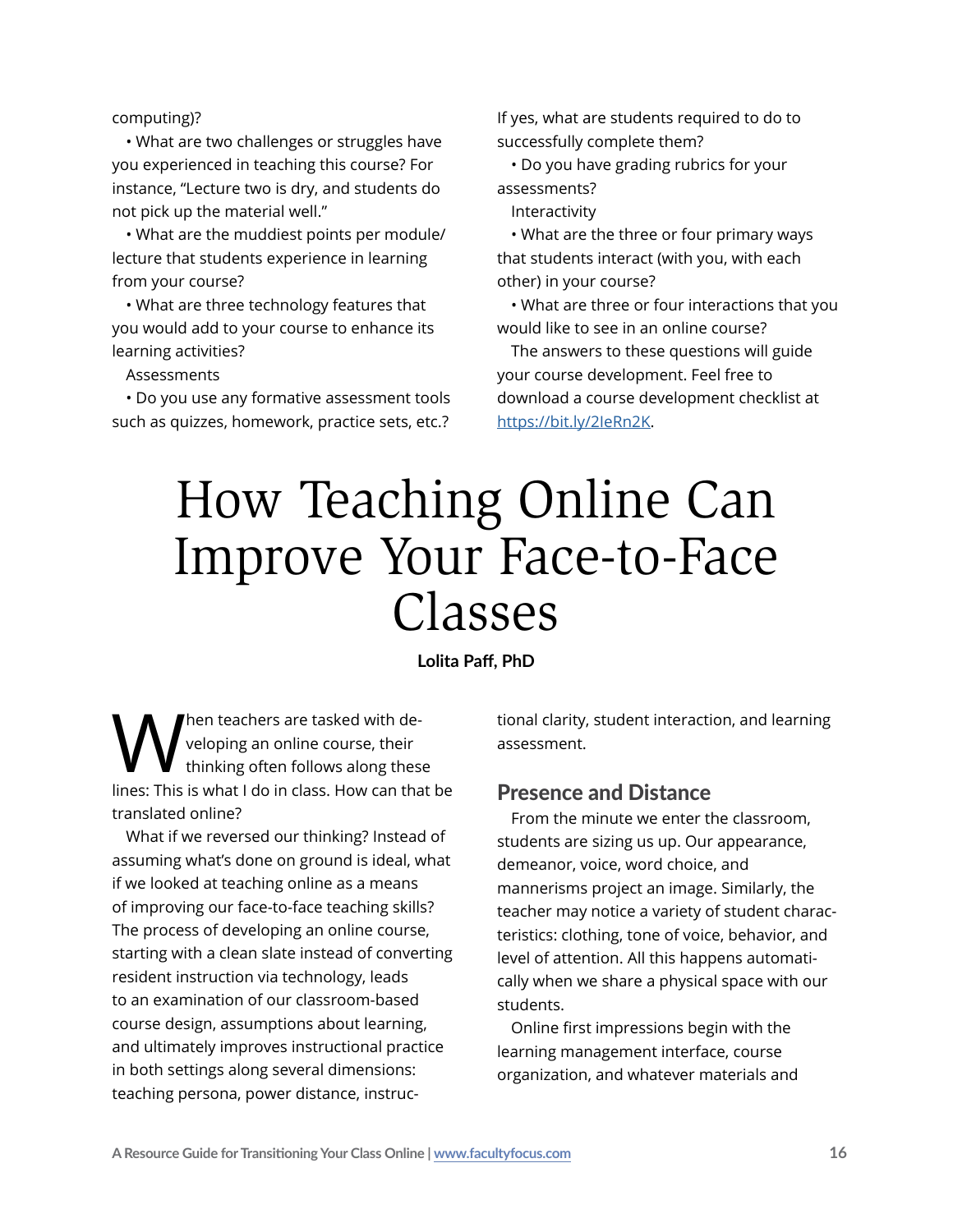resources the teacher has chosen to share when the course opens. While teaching online means we may not have to worry about physical appearance, it does mean we have to spend time thinking about how to create and maintain a presence online. Who am I? How can or should I communicate my identity to students?

I didn't invest a lot of time thinking about this before I started teaching online. Thus, I missed opportunities to make learning personal. Online teaching forces us to think more carefully about persona, values, and priorities than the face-to-face context. For example, the welcome module in the online section begins with a segment called Navigating the Course. I hadn't thought about creating a resource like this for resident students. But after I developed a page of short descriptions and examples for the online environment, it was clear that all of my students would find this information helpful.

Below is my own example (click picture for larger view):

# Navigating the Course

#### This course is organized in modules:

- · Accounting Cycle
- Merchandising & Inventory
- . Cash, Internal Controls and Receivables
- · Long-term Assets
- · Short- and Long-term Liabilities
- · Stockholders' Equity
- · Managerial Accounting

Each module will include links to resources and assignments. As we work throu

#### **Interactive Tutorials**

The Accounting Cycle module includes links to interactive tutorials and practic instructional designers at Penn State Berks. They're humorous and helpful - p

#### **What's a SCREENCAST?**

Screencasts are short (3-7 minutes) Youtube videos that cover small chunks of whiteboard and hear me talking about the topic, just like I was writing on a wh conference presentation) here:

# https://woutu.be/xKXI9wfrcr8 e

Assignments are submitted electronically.

The lack of social cues is a common reason faculty give for resisting online teaching. But let's be honest. How many of your students do you really get to know? It's easy to assume physical presence automatically leads to relationship building, among students and between the teacher and students. Before I started teaching online, most of the connections I made with students happened during office hours.

While I strive to learn everyone's name and circulate around the room regularly each period, I can't say I've really gotten to know each student, particularly in large sections. Yet facilitating relationships across the geographically dispersed and asynchronous online classroom requires a more intentional approach. As I developed online strategies for students to get to know each other and me, I realized how haphazardly I fostered a sense of community in resident instruction.

I've adapted the online "getting to know you" tactics for my face-to-face courses. I've also provided an online space for frequently asked questions (FAQ Forum) in resident classes. Sometimes referred to as The Water Cooler, the forum is a place for students to answer each other's questions or connect about non-course related topics. Before I taught online, I hadn't thought about setting up a virtual space for students to interact informally. After all, they see each other in class. But student feedback suggests students, resident and online, appreciate being able to connect outside of formal course discussions. Below is a screenshot from a resident section of an honors microeconomics course.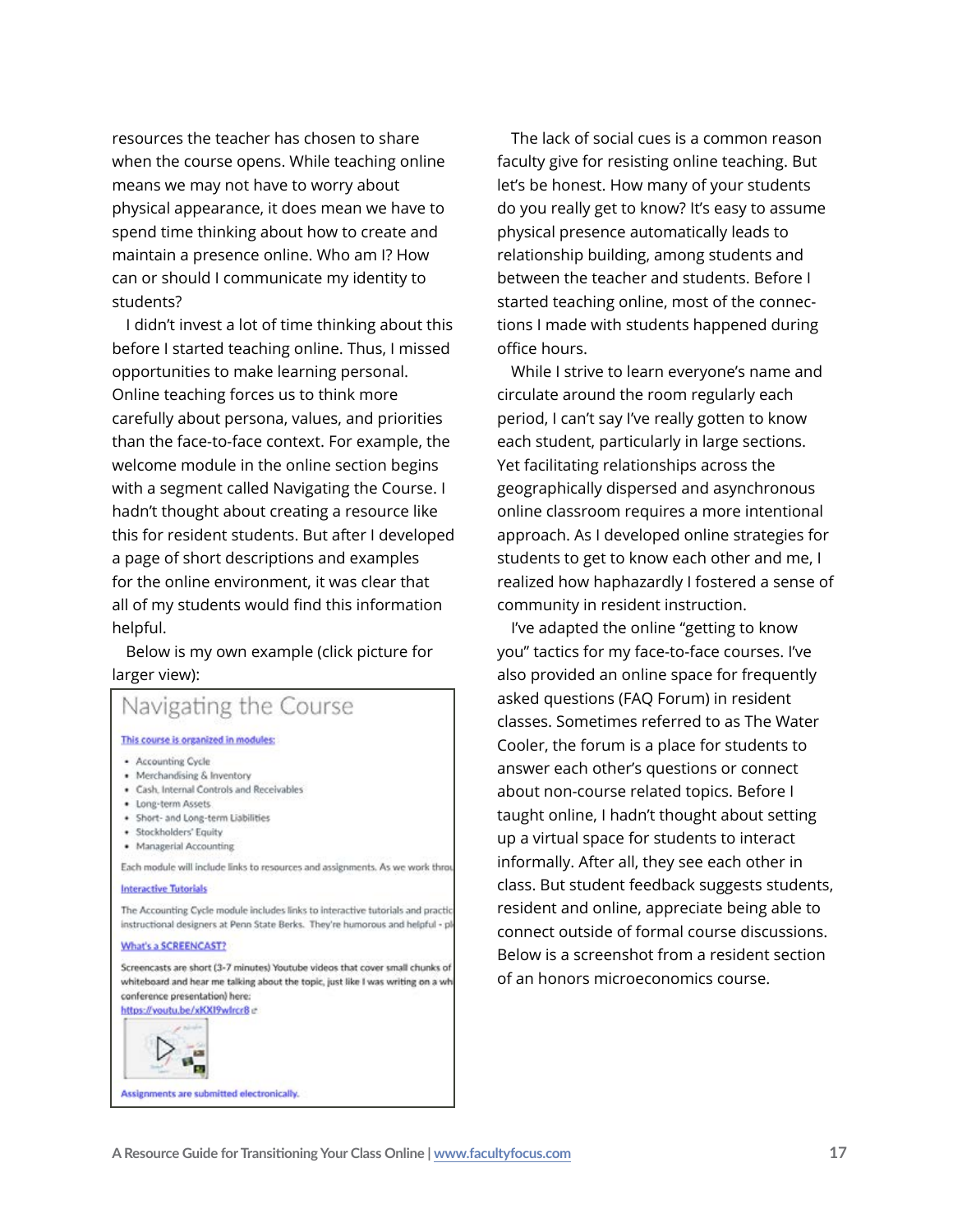Use of the forum varies each term, depending on the composition of students and how diligently I promote its use. Overall, the availability of a virtual student space increases the sense of community in the course.



# Clarity and Unproductive Cognitive Load

The importance of structure, sequence, and clarity cannot be overstated in the online environment. Cognitive load should be focused on learning content, not trying to figure out what the teacher wants, searching for resources, or solving learning management system mysteries. Of course, teachers want instructions to be clear for resident students too, but the opportunity for face-to-face questioning before, during, and after class means the stakes aren't nearly as high as they are online.

Thus, a critical aspect of developing an online course is predicting and avoiding points of confusion. This applies to how the materials are organized, instructions for assessments, and clarity in content delivery—often across a range of media. Online students' frustration stemming from unproductive cognitive load leads to late drops, missed or incomplete assignments, and poor course evaluations. When instructions, layout, and sequencing work well online, it is virtually assured they will

be clearly understood by resident students too. Thus, materials and planning for online instruction saves time and stress for teachers and students, in both settings.

# Student Interaction

Many teachers want to promote and encourage discussion and interaction, for a variety of learning and instructional reasons. In technical disciplines, promoting discussion can be particularly challenging. Many teachers in technical fields, and I count myself in this group, face additional hurdles by the nature of the content. Neither accounting nor economics is known for discussion pedagogy in resident instruction. Indeed, a survey of 275 economics faculty report "leading class discussions" represents only 20 percent of instructional time (Goffe & Kauper, 2014). Based on my research, I suspect the percentage is even lower in accounting.

Yet online economics and accounting courses routinely integrate interaction through online discussions in formative and summative assessments. Effective online interactions focus on interesting (from the students' perspectives) topics, real-world issues that allow for open-ended prompts, and activities with multiple outcomes and explanations. They can serve as a hook for content or a means of evaluating students' understanding.

After seeing the depth of application and understanding my online accounting students achieved through online case study discussions, I integrated online discussion in my face-to-face sections. The online format allows more introverted students to share their insights in a setting that works to their advantage. Online discussion provides a record of the exchange that students can revisit when they prepare for exams. The opportunity to discuss current events, apply concepts, and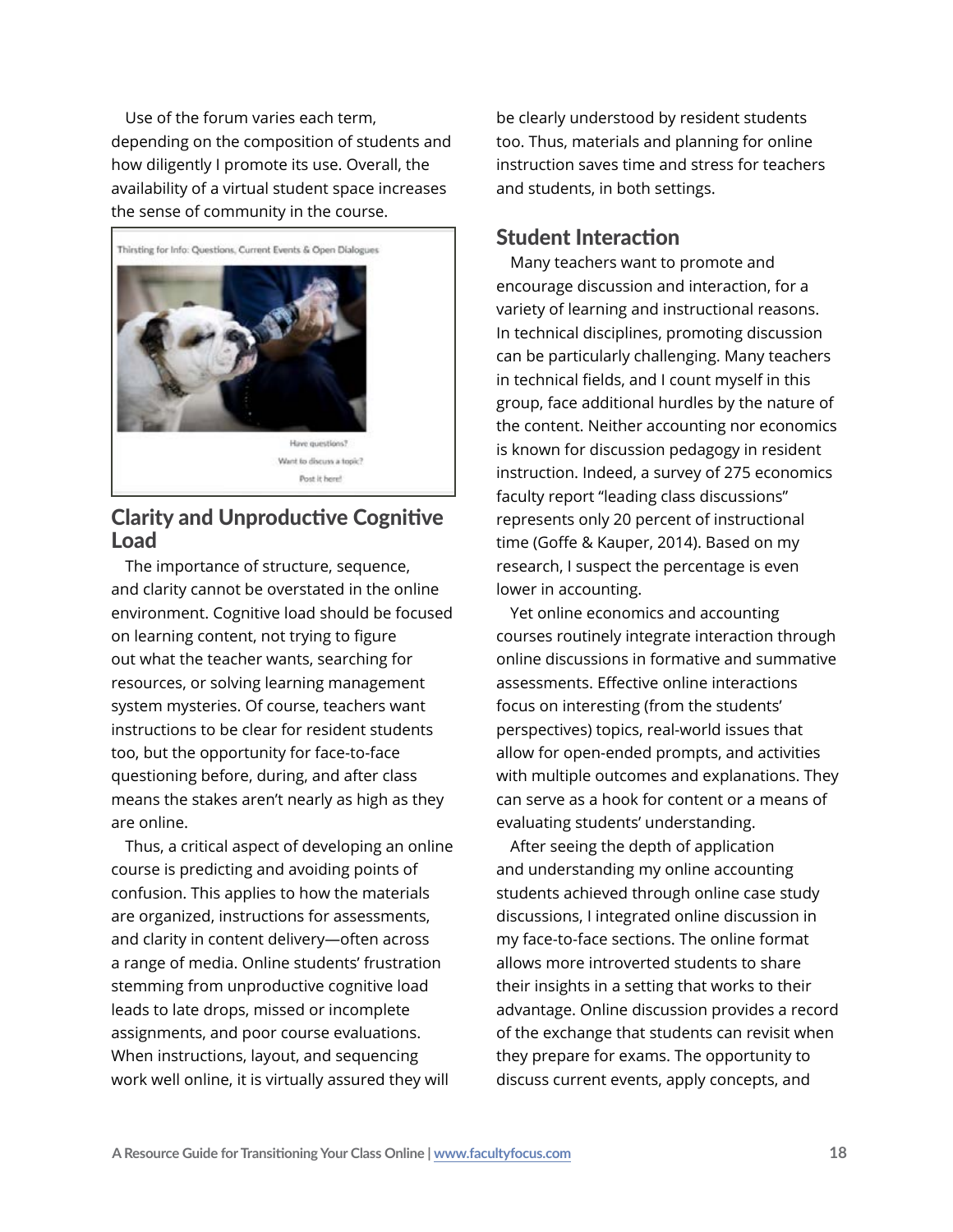wrestle with ethical issues outside of class time means students engage with the content more frequently and in a deeper way than time allows in the classroom. And student feedback by online and resident students has been very positive.

An unexpected benefit of preparing for online discussion: my classroom discussion facilitation skills improved. I've learned to wait and let discussions unfold instead of jumping in at the first pause. I've also become more adept at letting new avenues, particularly ones I hadn't anticipated, be explored.

# Rethinking Assessments

Starting online course design as a blank slate means formative and summative assessment options are wide open. Exams and papers are a common default selection for resident instruction, not necessarily optimal whether online or on ground.

Identifying and developing assessments for the online environment frequently leads to different types of learning activities, particularly ones leveraging more collaboration and creativity than in on ground versions of the course. Typical examples of deliverables online include demonstrations of learning by creating websites, curating online content, and making videos. Here are a few examples of free resources by project type:

- Presentations: [Prezi,](https://prezi.com) [PechaKucha](https://www.pechakucha.com)
- Video: [YouTube,](https://www.youtube.com) [Animaker](https://www.animaker.com)

• Curated Content/Infographic: [Pinterest](https://www.pinterest.com), [Piktochart](https://piktochart.com), [Canva](https://www.canva.com), [Venngage](https://venngage.com)

- Interactive Resources: [ThingLink](https://www.thinglink.com), [Kahoot](https://kahoot.com)
- Websites: [Wix,](https://www.wix.com) [Weebly](https://www.weebly.com)

Based on the success of these activities online in accounting, I expanded the assessment options in my resident economics courses. This increased student engagement, particularly at the end of the term when energy

and focus wane. Instead of another final exam, my students now engage in projects utilizing a range of media and formats. What's particularly striking here is that the process of reconsidering course design, delivery, and learning online leads to teaching and learning insights across disciplines and instructional settings. I expected to improve as an online teacher with time and experience. I didn't expect it to enhance my teaching in the face-toface classroom.

A recent Google search for "faculty resistance to teaching online" produced 12.4 million hits. Most articles discuss the barriers and risks, or incentives to get more faculty teaching online. My experience suggests framing the issue as a professional development opportunity may lead more teachers to consider developing online materials and eventually teaching online. For those not ready to plunge into full-blown course development, choosing one segment and developing it for the online setting is an excellent exercise in instructional improvement. Question your assumptions about how students best learn your content, explore alternative forms of assessment, talk with colleagues who've had success teaching online or blended courses.

Most of us teach because we care about students and want them to learn. I didn't start teaching online to enhance my classroom instruction. But's that's exactly what happened. Preparing to teach online made me a better, more empathetic teacher, face-to-face and online. It may do the same for you.

#### **References and Recommended Reading**

Goffe, W. L., & Kauper, D. (2014). A survey of principles instructors: Why lecture prevails. 375 Al-Shalchi, O.N. (2009). The Effectiveness and Development of Online Discussions. Journal of Online Learning and Teaching. 5(1), 104-108.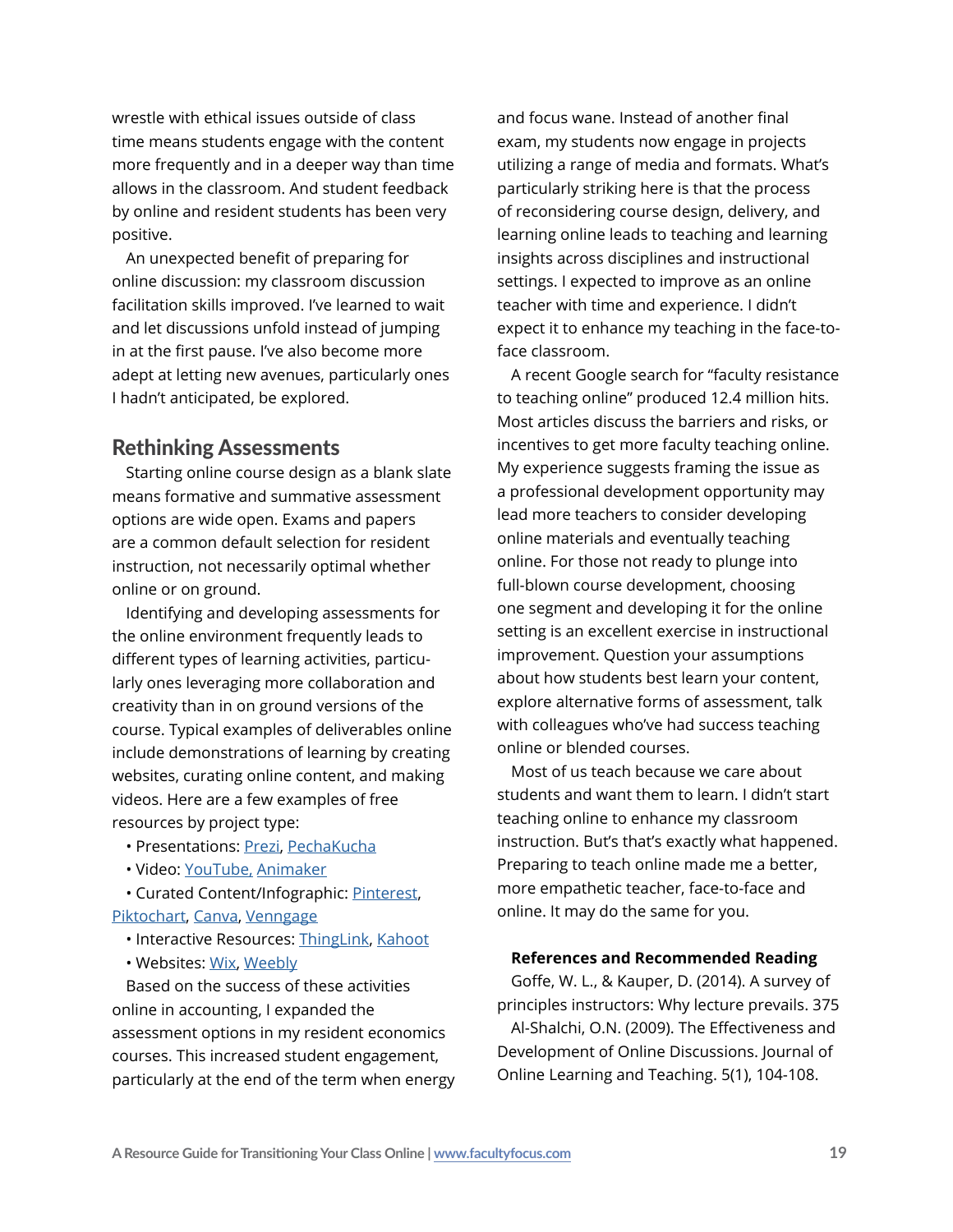<span id="page-19-0"></span>Anderson, B., & Simpson, M. (2004). Group and class contexts for learning and support online: Learning and affective support online in small group and class contexts. The International Review of Research in Open and Distance Learning, 5(3). Retrieved from [http://www.irrodl.org/index.php/irrodl/article/](http://www.irrodl.org/index.php/irrodl/article/view/208/291) [view/208/291](http://www.irrodl.org/index.php/irrodl/article/view/208/291)

Orlando, J. (2014, March 3). Top 10 Rules for Developing Your First Online Course. *Faculty Focus*. Retrieved from [https://www.faculty](https://www.facultyfocus.com/articles/online-education/top-10-rules-developing-first-online-course/)[focus.com/articles/online-education/top-10](https://www.facultyfocus.com/articles/online-education/top-10-rules-developing-first-online-course/) [rules-developing-first-online-course/](https://www.facultyfocus.com/articles/online-education/top-10-rules-developing-first-online-course/)

Bart, M. (2009, July 6). How to Use the First Day of Class to Set the Tone for Entire Semester. *Faculty Focus.* Retrieved from

[https://www.facultyfocus.com/articles/](https://www.facultyfocus.com/articles/effective-classroom-management/how-to-use-the-first-day-of-cla) [effective-classroom-management/how-to-use](https://www.facultyfocus.com/articles/effective-classroom-management/how-to-use-the-first-day-of-cla)[the-first-day-of-class-to-set-the-tone-for-entire-](https://www.facultyfocus.com/articles/effective-classroom-management/how-to-use-the-first-day-of-cla) [semester/](https://www.facultyfocus.com/articles/effective-classroom-management/how-to-use-the-first-day-of-cla)

Ragan, L. (2009). 10 Principles of Effective Online Teaching*. Faculty Focus.* Retrieved from [https://www.facultyfocus.com/free-re](https://www.facultyfocus.com/free-reports/principles-of-effective-online-teaching-best-practices-in-)[ports/principles-of-effective-online-teach](https://www.facultyfocus.com/free-reports/principles-of-effective-online-teaching-best-practices-in-)[ing-best-practices-in-distance-education/](https://www.facultyfocus.com/free-reports/principles-of-effective-online-teaching-best-practices-in-)

Carnegie Mellon Eberly Center for Teaching Excellence & Educational Innovation. Design & teach a course: make the most of the first day of class. Retrieved from [http://www.cmu.edu/](http://www.cmu.edu/teaching/designteach/teach/firstday.html#2) [teaching/designteach/teach/firstday.html#2](http://www.cmu.edu/teaching/designteach/teach/firstday.html#2)

Goffe, W.L. & Kauper, D. (2014). A survey of principles instructors: Why Lecture Prevails. The Journal of Economic Education, 45(4), 360-375.

Mesa Community College Center for Teaching and Learning. Designing an online course. Retrieved from [http://ctl.mesacc.edu/](http://ctl.mesacc.edu/teaching/designing-an-online-course/) [teaching/designing-an-online-course/](http://ctl.mesacc.edu/teaching/designing-an-online-course/)

# Seven Ways to Facilitate Effective Online Discussions

#### **Mary Bart**

nlike a lot of faculty teaching today, Brian Udermann learned about the potential of online discussion boards almost an Udermann learned about the potential of online discussion boards almost by accident. It all happened about 15 years ago when he noticed the online discussion forum feature in his institution's new learning management system and decided to set one up for his face-to-face class in health and nutrition.

"I had no idea what I was doing," said Udermann, now director of online education at the University of Wisconsin-La Crosse. "There were no grades affiliated with it. I didn't

even create a prompt, or a question, or an activity, nothing. I just told students, 'Hey, this is available in our class, this discussion forum thing, and if you ever want to go out there and interact with each other, you certainly can.'"

Nothing happened for about a week or so, but then one day a student posted a comment about something he found interesting from the day's lecture. Then another student chimed in, then another. And for the rest of the semester a small group of students would drift in and out of the discussion forum, chatting about the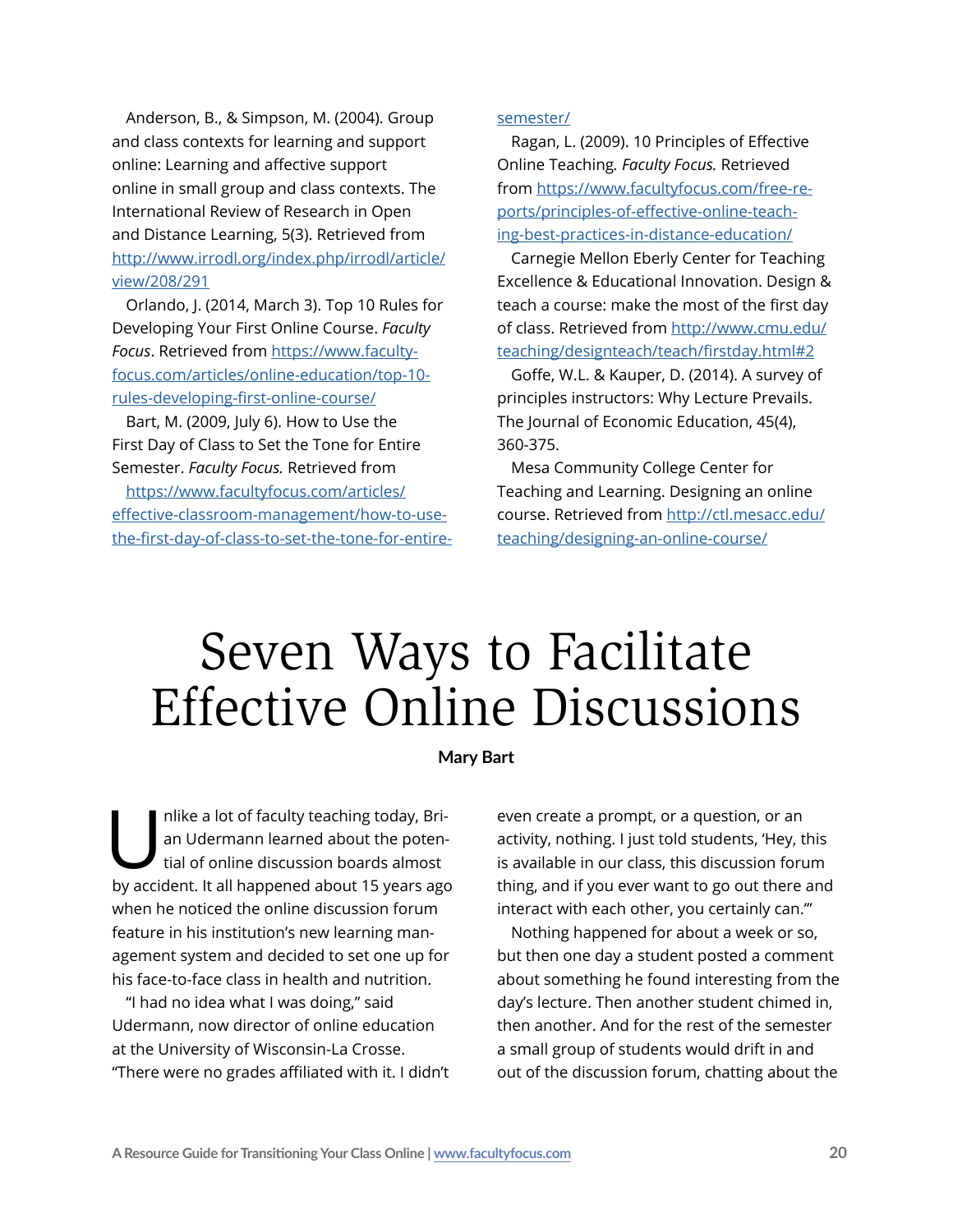most recent class and the things that piqued their interest.

Fast forward to 2018 and Udermann is teaching others how to facilitate effective online discussions. He knows firsthand the challenges of engaging online students and hears from faculty about the frustrations of trying to find the right balance with their online presence as well as the age-old challenge of cultivating meaningful dialogue among students.

He offers the following seven strategies for creating robust discussion board activities that students will find interesting along with helpful tips for managing instructor workload related to reading and grading posts.

### **1. Identify your optimal number of discussion forums.**

Oftentimes, an online instructor will determine the number of required forums based on the weeks in the semester. So, by default, a 15-week course has 15 forums. That can be too much, especially during weeks where students have midterms, papers, or other large projects due.

In surveys of online students at UW-La Crosse, Udermann says they started noticing a theme about five years ago whereby students said the discussion boards sometimes feel like busywork. It's that kind of feedback that can help faculty reconsider the structure of their discussion board requirements and reflect on what they're really hoping to achieve.

"We always have this conversation with new instructors before they teach their first online course," said Udermann. "Why are you using discussion forums in your class? Is it just because it's an online class, and you think that that's what you're supposed to be doing? What's the purpose? What's the meaning? What are the students going to learn? What do you want them to achieve based upon their partic-

ipation in these forums? Are your discussion forum activities tied into the student learning outcomes for the class?"

Once you have the answers to those questions and a clear purpose to each assignment, share it with your students. The reason we're having this discussion forum this week is because \_\_\_\_\_\_\_\_.

# **2. Determine how much you will participate.**

One of the biggest challenges for online faculty, especially new instructors, is finding that sweet spot between having such an overbearing presence where you feel the need to comment on every post, log in at all hours of the day, seven days a week, and dominate the discussion to the point that students don't feel compelled to participate and setting a course on auto-pilot where you check in sporadically and have very little interaction with students other than dispensing grades.

"If an instructor is participating too much, students might start to back off because they know the instructor will jump in," said Udermann. "But if the instructor is not doing all that much, then students wonder where they are. Why are they getting paid to teach when they are never around?"

With experience, instructors often get a feel for the optimal level of presence needed in an online discussion forum to remain visible, offer encouragement, answer questions, share perspectives, and help guide discussion. And it will often vary from course to course, depending on how active students are in the discussion or whether they need some additional prodding.

Instead of making lots of brief comments, some instructors will write up a summary at the end of a week or a unit of a module, identifying four or five themes that may have emerged and highlighting particularly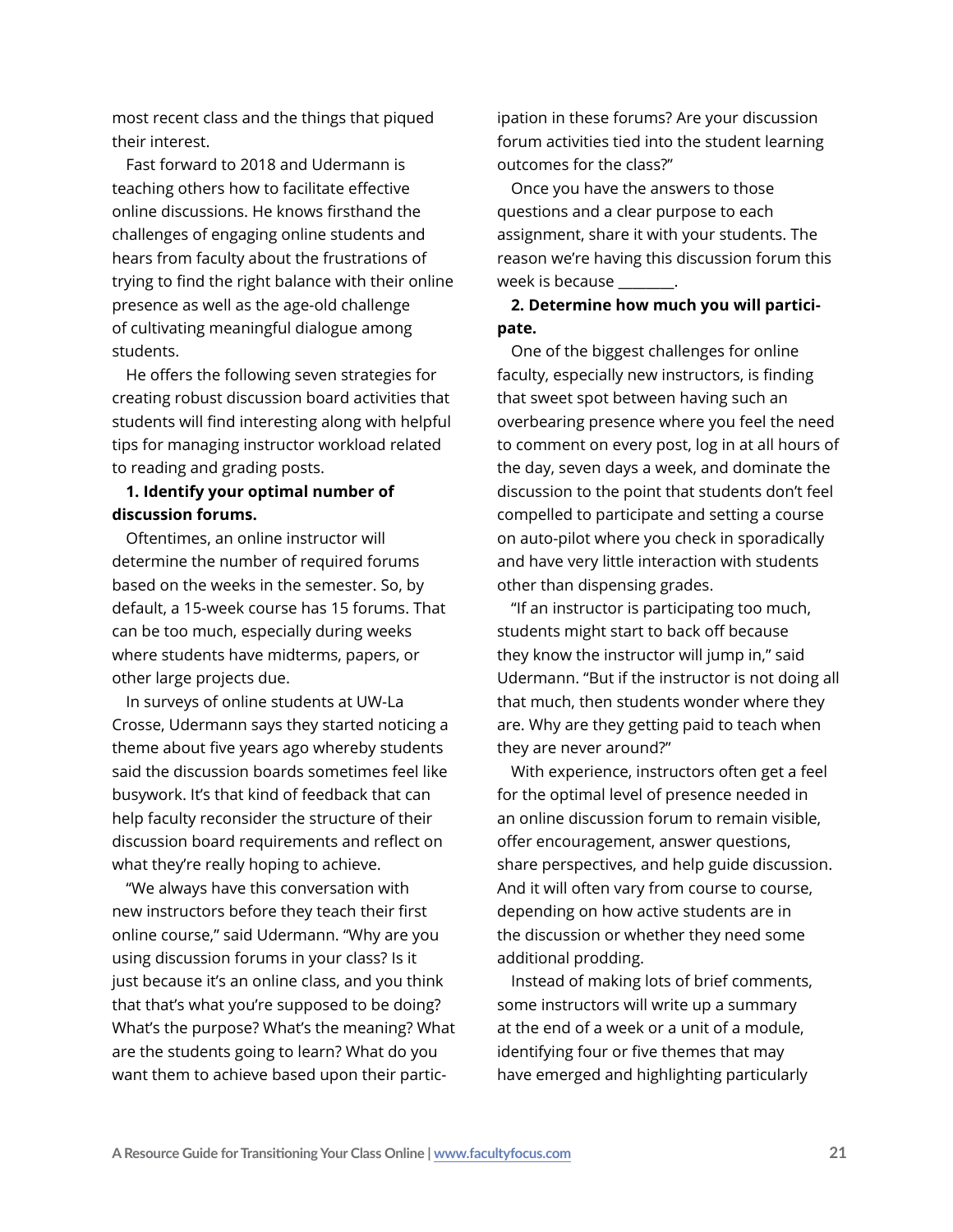noteworthy comments students had made.

# **3. Create more interesting and engaging prompts.**

To illustrate the importance of good online discussion prompts, Udermann likes to share a story about an experienced online professor he met at a conference. The man shared openly about the challenges he had been having getting students to engage fully in the online discussion. Like many faculty, those teaching online as well as face-to-face, he was frustrated by the listless participation. It wasn't until this professor looked inward that he had an epiphany. Maybe the problem wasn't the students, but him.

After examining his discussion prompts through a more critical lens, he could see that they were, in a word, boring. No wonder students didn't seem interested. After retooling his questions and prompts, the difference in student engagement was like night and day.

In addition to spending some extra time formulating effective questions, Udermann recommends getting students to step away from the keyboard and do something that will bring personal relevance to the course content.

For example, years ago he taught an online health and wellness course and one of the discussion forum questions asked, Why is it important to pay attention to the serving size on a food label? Not surprisingly, the students correctly stated that a nutrition label tells how many calories, grams of fat, and so on that you're consuming with each serving. Everyone's comment said pretty much the same and the discussion quickly devolved into boring repetition.

"I decided to change the prompt—I got rid of the question and had the students do an activity instead," Udemann said. "I asked students to go to their cupboards and refrigerators and pull out five or six things they ate

or drank on a consistent basis, look at the nutrition label, and report back on what they found."

The discussion forum lit up with comments from students who were shocked to learn that a serving of ice cream is only half a cup, a fraction of the giant bowl they would normally eat. Or that a serving of potato chips in only about 10 chips, not half the bag. They quickly discovered how many extra calories they were consuming without even knowing it.

"I think students found that somewhat interesting because they were actually engaging in some activity, and then following that up with some discussions with other students in the discussion forum," he said. "Anytime you can pull in a real-life component, it helps keep students interested because they see the benefit for what they're learning."

#### **4. Deal with concerns immediately.**

The know-it-all. The bully. The jester. The over-participator. The seemingly anonymous nature of online discussion forums can lead some students to write things they would never say in a face-to-face class. In some cases, things get misinterpreted without the benefit of seeing the person's face or hearing the tone of their voice. Courses that deal with controversial issues are especially prone to difficult conversations and require a solid framework for creating a safe, open, and productive discussion.

For all these reasons and more, it's important to share with students your expectations for online discussions starting on the very first day of class. Post netiquette guidelines to the LMS and refer to them as needed. Some instructors solicit input from students to help draft the guidelines, which helps to gain their buy-in. And if a problem does arise, deal with it immediately.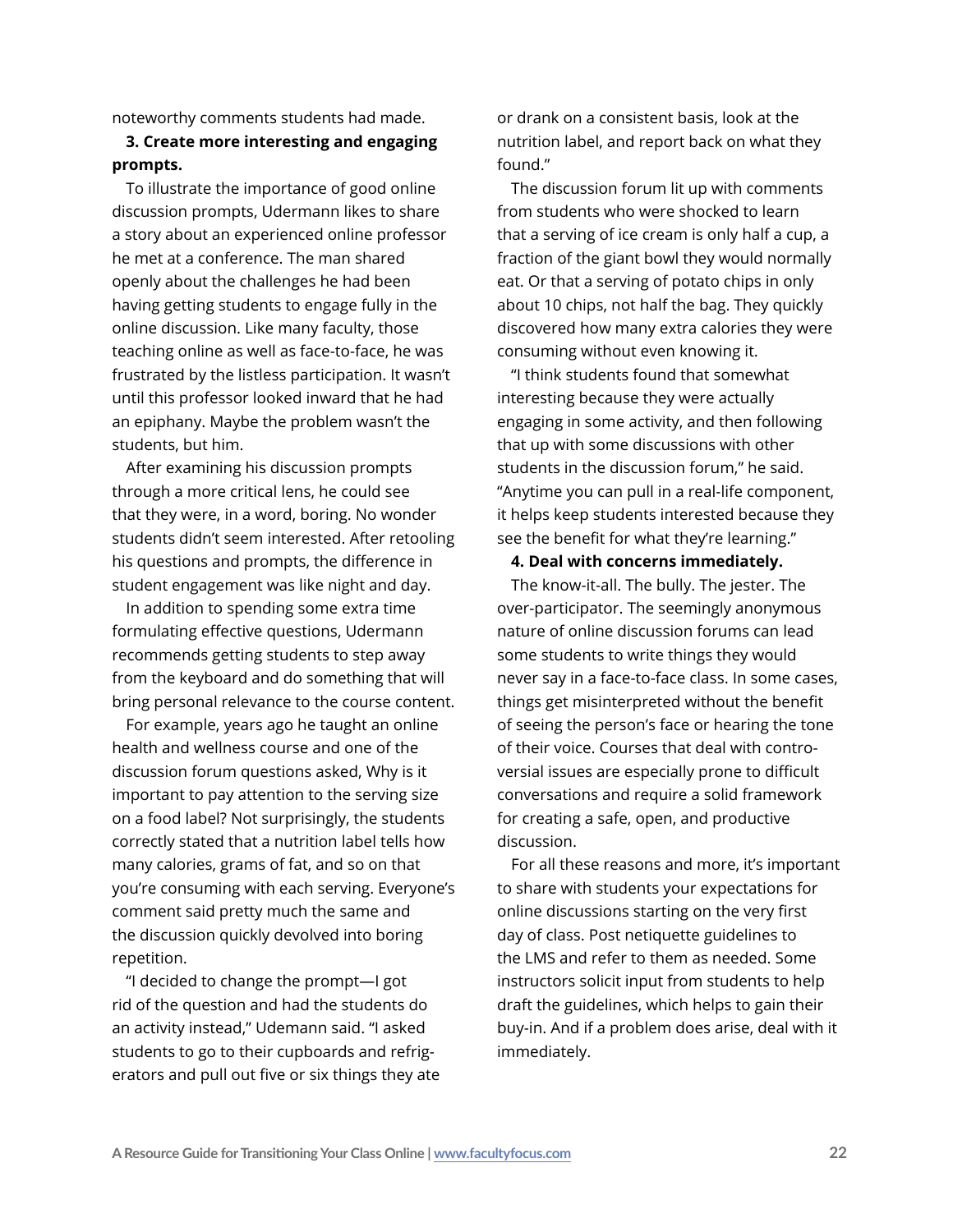#### **5. Grade to your expectations early on.**

Beginning instructors sometimes go easy on students during the first few weeks, awarding more points than an answer deserves because they figure students are still trying to figure things out in the course. Unfortunately, it's hard to tighten up the requirements once you've been lenient.

That's why it's better to communicate your expectations right from the start, which is where rubrics become indispensable. It also helps to share samples of past students' work—from exemplary to poor. Just get permission or remove any identifiable information.

"Share your rubric with students so they know what to expect and how they will be graded," said Udermann. "And if you do give a student a two out of five or a one out of five, be specific in your feedback. 'Here's the reason you got the score that you did.' It's kind of an eye-opener for them and usually gets their attention."

#### **6. Utilize guest experts.**

Inviting guest experts is a fairly common technique for infusing fresh ideas and real-world relevance into face-to-face courses, but it's used less frequently in the online classroom. Why is that? Advances in communication technology provides numerous ways to tap into the expertise of guest speakers. [Skype,](https://www.skype.com/en/) [Zoom](https://zoom.us/home?zcid=2478), and [BlueJeans](https://www.bluejeans.com) are just a few of the platforms available for video conferencing and collaboration. Conduct the session synchronously and record it for those who can't attend the live discussion. Or just have the guest speaker available for questions via the chat.

"In one of the health classes I used to teach, I had a lecture on cardiovascular health and used to pull someone in who had quadruple bypass surgery to share their experience with students," said Udermann. "So, it doesn't necessarily have to be an academic expert on the topic but someone who has experience with what you're talking about in class."

#### **7. Model what you expect.**

Because online students don't get the benefit of sitting in the same physical space as you and seeing your energy and enthusiasm for the course and how you interact with students, it's important to be deliberate in modeling how you expect your students to behave in the course. How do you interact with students? Are you friendly, calling them by name and noting their positive contributions? Or are you terse, dashing off a few repetitive comments just to prove you logged in?

"Students will pick up on these things very quickly," Udermann noted.

And don't be afraid to have some fun, starting with the first-day-of-class icebreaker. A lot of classes start with a prompt that asks students to share their name, year in school, major, and why they're interested in taking this class. While that's fine, why not create some intrigue with something like "two truths and a lie." Everyone has to share three things about them, only two of which are true, and people need to guess the lie.

"There is always that fear, but the vast majority of time when I interact with faculty after they taught online for the first time, they had a good experience. Probably 85% to 90% of our online instructors continue to teach online," he said. "And most say that they're impressed by the students, by their participation, by the depth of the conversations that they have in their online discussion forums."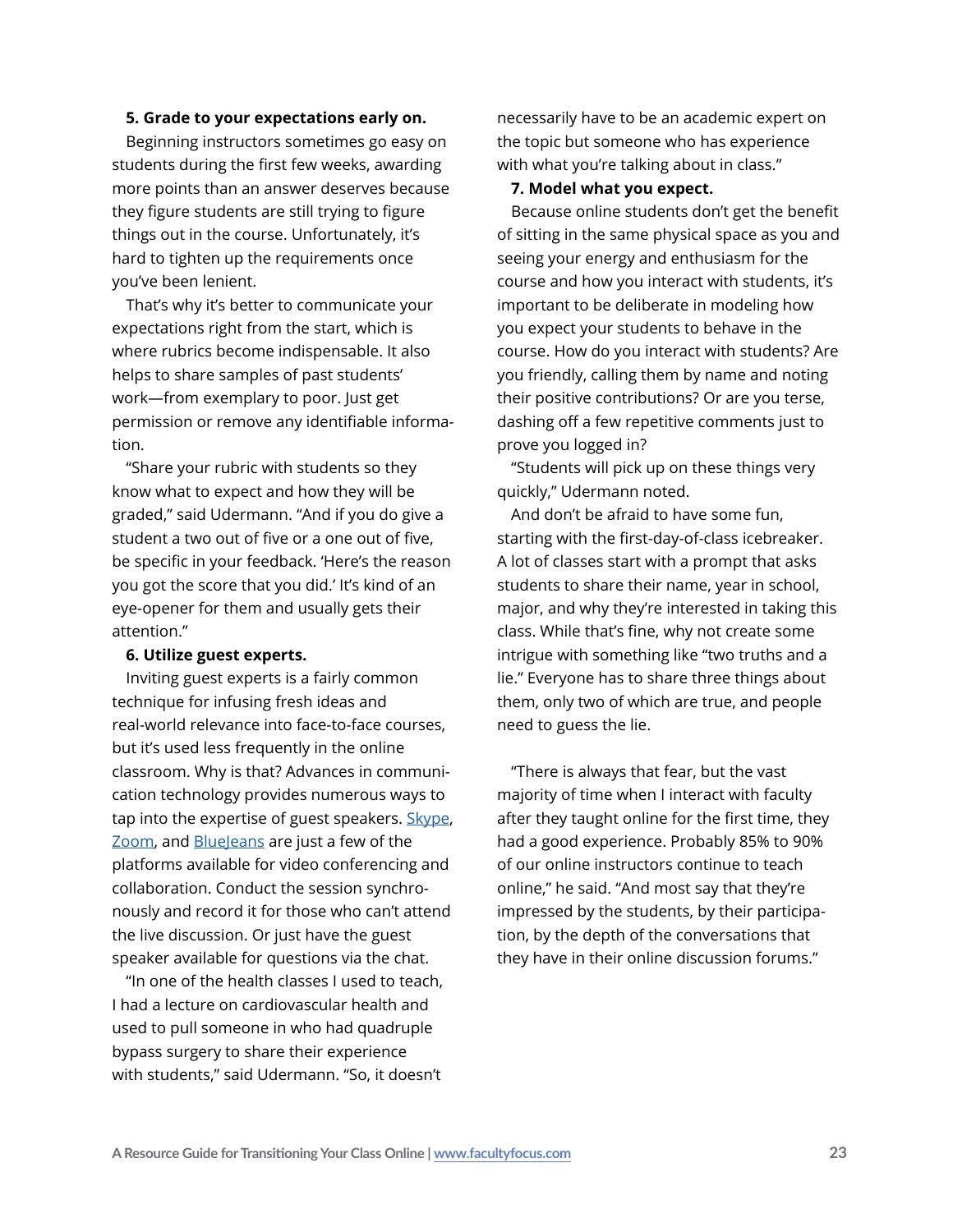# <span id="page-23-0"></span>Online Discussions: Would Changing the Environment Help?

**Maryellen Weimer, PhD**

Online discussions aren't a new thing<br>courses and courses with online connects What we be accepted for sure that the<br>connect What we be accepted for sure that the finite anymore; they regularly occur in online courses and courses with online components. What we've learned for sure: they're a mixed bag. On the plus side, they make participation safer. Students can make a post, walk away, and not worry about nonverbal, face-toface feedback. Comments are written, which means there's more time to craft a thoughtful response and more opportunities to work on writing skills. The discussion has permanence. Student comments stay put for the duration of the exchange. The whole interaction can be reviewed and analyzed in great depth. When students are assigned to respond to comments, that ups the chances of peers learning from each other. And the discussion can occur asynchronously.

The downsides of online discussion balance its impressive benefits. It lacks spontaneity, the energy that flows from a dynamic exchange of ideas. Students usually participate in response to prescribed protocols. They must make a comment and respond to two other posts. The linear nature of these exchanges makes it hard to follow a discussion thread and see the connections between comments. Threads read like disjointed monologues. Moreover, online discussions tend to be short. They don't build

toward a conclusion. Students do what they're required to do but with little enthusiasm and one wonders how much learning.

The effectiveness of online discussion has been limited by the imposition of face-to-face protocols in an environment where they don't particularly fit. We've tried to structure them as traditional discussions: an exchange of comments, often required, and posted during a designated time period. The technology works against this kind of structure. We need to start thinking of online exchanges as a different form of interaction.

A participant in one of my recent workshops described what he called the "online discussion environment," an idea he said he got from an article by Gao (2011). The problem, he said, was that you can't see where the discussion is going or has been when online exchanges occur linearly. The posts appear one after another, and before long, any given comment is lost in the sea of comments surrounding it. But in the online environment, it's possible to position what's being exchanged differently. The posts can be arranged visually, and that's how Gao handled them, using the idea of concept maps.

Concept maps are all about visually presenting relationships. Gao developed a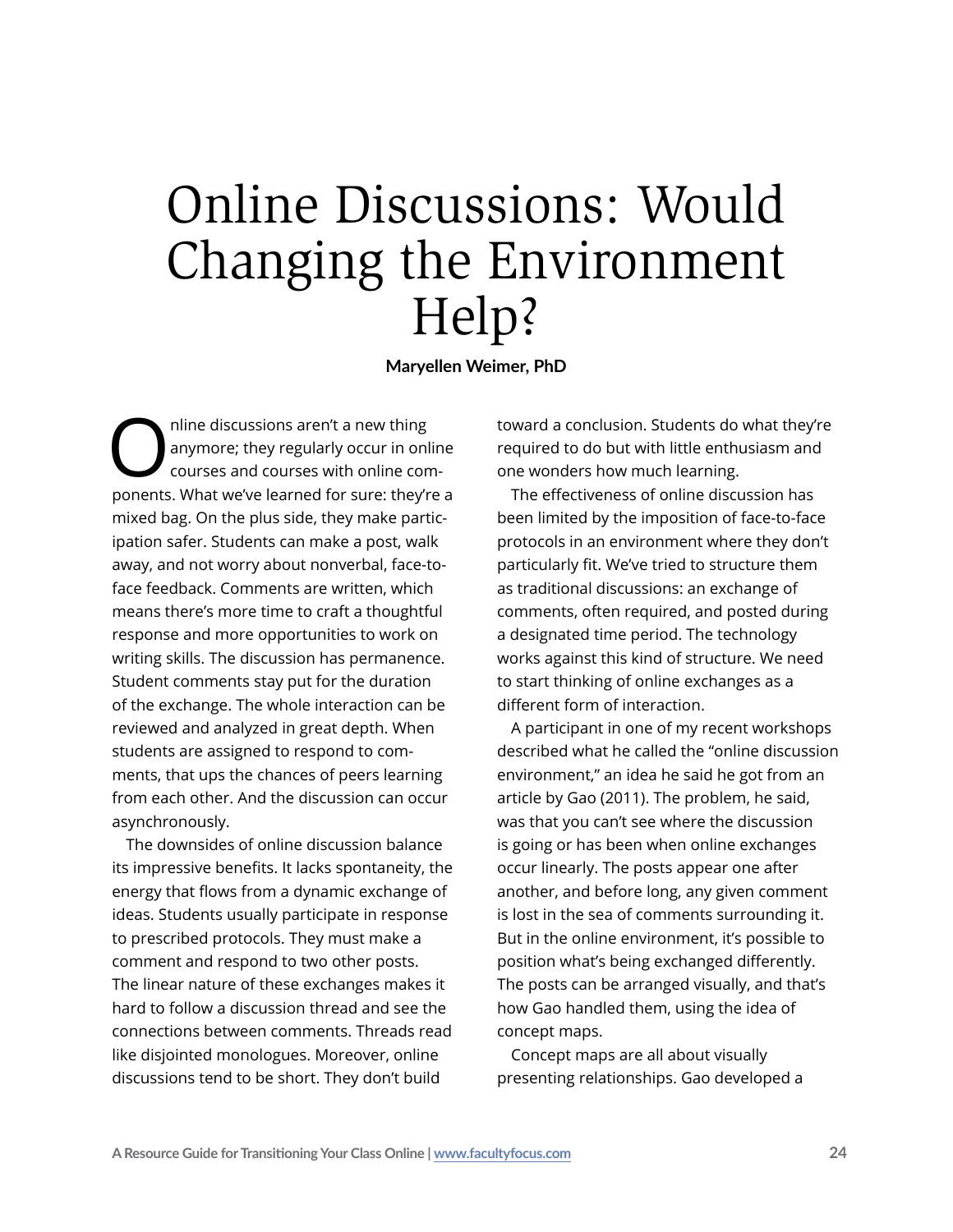discussion map using a [collaborative concept](https://www.mindomo.com)  [map website.](https://www.mindomo.com) It puts the discussion prompt at the center of the map, with posts radiating out from it in bubbles and responses to posts appearing as sub-bubbles. Discussion participants also used lines to connect posts across and within bubbles. Comparing the number of connections students made in a conventional online discussion with those made using the discussion map, Gao found that on the map, they made significantly more connections and there was greater development of threads within the discussion. Even though the study was small, Gao's students responded to the discussion map positively, reporting that it was easier to extend and build on ideas.

Some of the problems that regularly occur in face-to-face discussions have migrated into online discussions. Most students aren't eager to participate in either kind of discussion. Many have yet to discover that they can learn from other students' ideas and insights, and most don't like to be required to participate in what they consider boring discussions. Aloni and Harrington (2019), in an excellent article on improving online discussions, recommend devoting time to explaining the purpose of discussion and using discussion starters, whether provocative thinking questions,

scenarios, role plays, or other creative alternatives; they also encourage teachers to work on developing effective facilitation skills.

Designing learning experiences for an online environment gives us the opportunity to think about different structures. Unfortunately, it's easy to forget that design details are malleable. They can be changed. Online discussions make it possible to learn from interactions in a different way. That learning is more likely to occur if we are responsive to the features of the online environment.

#### References

Aloni, M., & Harrington, C. (2019). Research based practices for improving the effectiveness of asynchronous online discussion boards. Scholarship of Teaching and Learning in Psychology, 4(4), 271–289.

Gao, F. (2011). Designing a discussion environment to promote connected and sustained online discussion. Journal of Educational Multimedia and Hypermedia, 29 (1), 43–59.



# **HOW CAN ONLINE INSTRUCTORS BETTER MANAGE THEIR WORKLOAD?**

# **LEARN MORE**

Use coupon code 660FF to purchase this 20-Minute Mentor for \$33